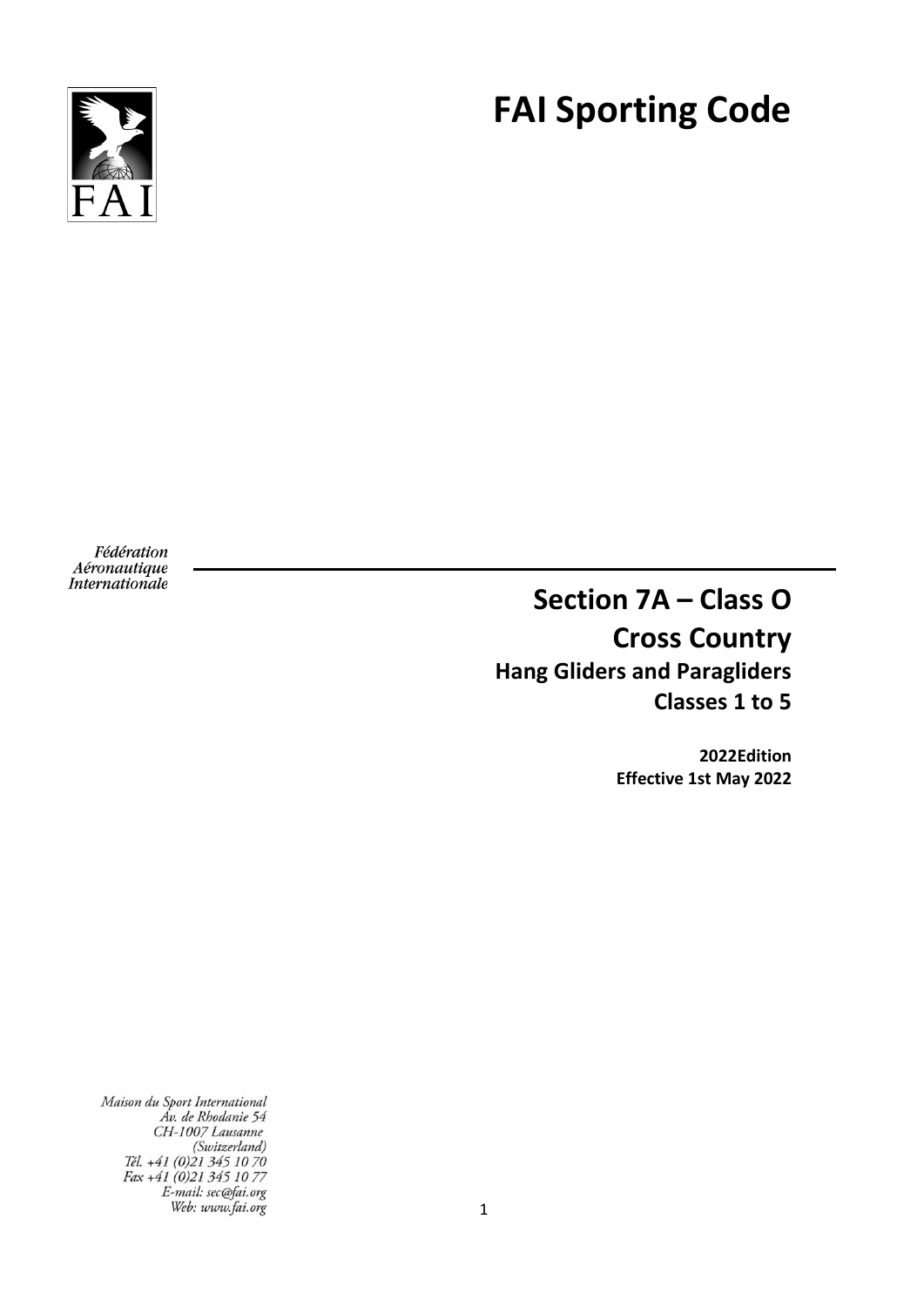#### **FEDERATION AERONAUTIQUE INTERNATIONALE MSI - Avenue de Rhodanie 54 – CH-1007 Lausanne – Switzerland**

#### Copyright 2022

All rights reserved. Copyright in this document is owned by the Fédération Aéronautique Internationale (FAI). Any person acting on behalf of the FAI or one of its Members is hereby authorised to copy, print, and distribute this document, subject to the following conditions:

- **1. The document may be used for information only and may not be exploited for commercial purposes.**
- **2. Any copy of this document or portion thereof must include this copyright notice.**
- **3. Regulations applicable to air law, air traffic and control in the respective countries are reserved in any event. They must be observed and, where applicable, take precedence over any sport regulations**

Note that any product, process or technology described in the document may be the subject of other Intellectual Property rights reserved by the Fédération Aéronautique Internationale or other entities and is not licensed hereunder.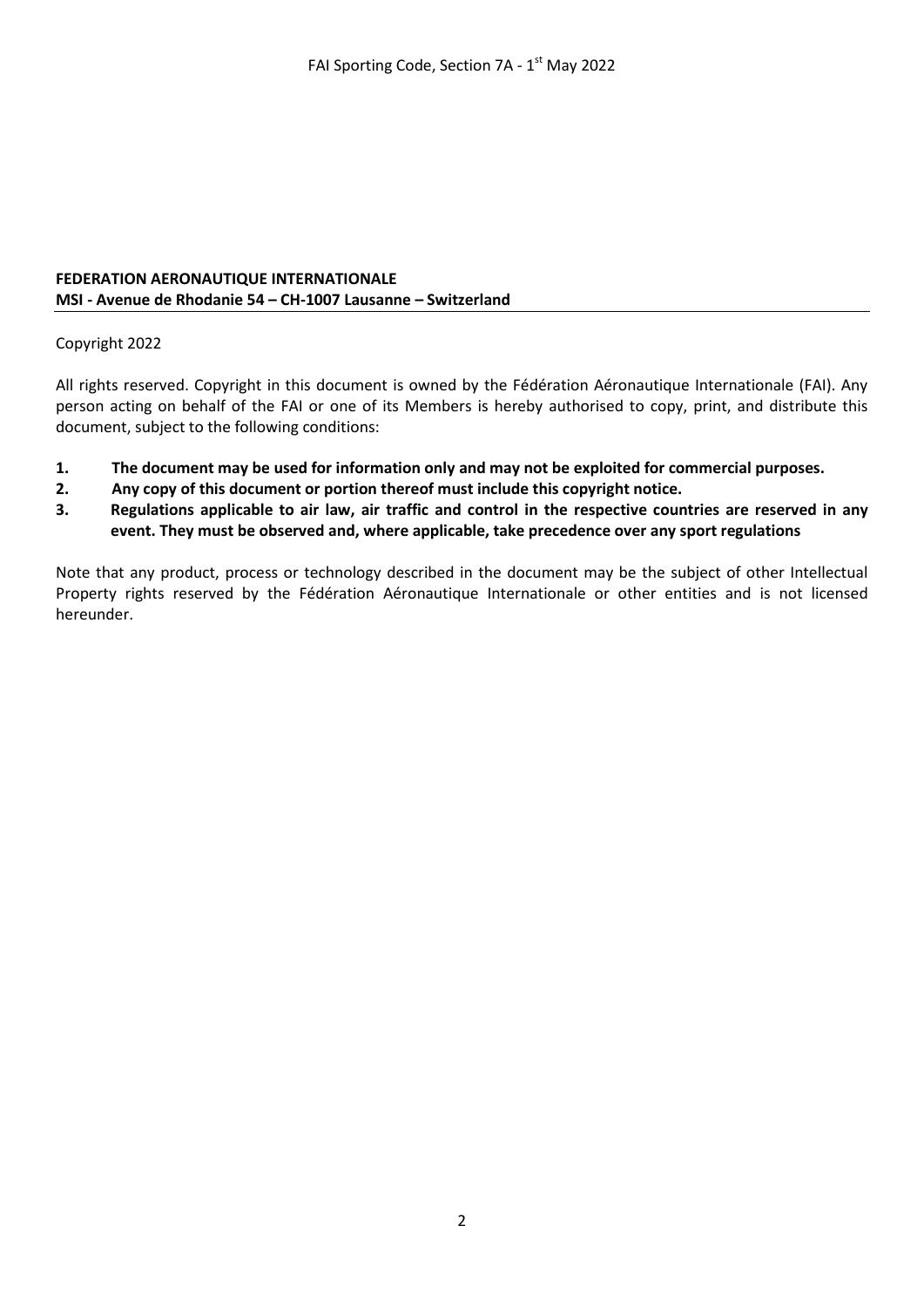#### **RIGHTS TO FAI INTERNATIONAL SPORTING EVENTS**

All international sporting events organised wholly or partly under the rules of the Fédération Aéronautique Internationale (FAI) Sporting Code<sup>[1](#page-2-0)</sup> are termed *FAI International Sporting Events*<sup>2</sup>. Under the FAI Statutes<sup>[3](#page-2-2)</sup>, FAI owns and controls all rights relating to FAI International Sporting Events. FAI Members<sup>[4](#page-2-3)</sup> shall, within their national territorie[s5,](#page-2-4) enforce FAI ownership of FAI International Sporting Events and require them to be registered in the FAI Sporting Calendar<sup>6</sup>.

An event organiser who wishes to exploit rights to any commercial activity at such events shall seek prior agreement with FAI. The rights owned by FAI which may, by agreement, be transferred to event organisers include, but are not limited to advertising at or for FAI events, use of the event name or logo for merchandising purposes and use of any sound, image, program and/or data, whether recorded electronically or otherwise or transmitted in real time. This includes specifically all rights to the use of any material, electronic or other, including software,that forms part of any method or system for judging, scoring, performance evaluation or information utilised in any FAI International Sporting Event<sup>7</sup>.

Each FAI Air Sport Commission[8](#page-2-7) may negotiate agreements, with FAI Members or other entities authorised by the appropriate FAI Member, for the transfer of all or parts of the rights to any FAI International Sporting Event (except World Air Games events<sup>[9](#page-2-8)</sup>) in the discipline<sup>[10](#page-2-9)</sup>, for which it is responsible<sup>[11](#page-2-10)</sup> or waive the rights. Any such agreement or waiver, after approval by the appropriate Air Sport Commission President, shall be signed by FAI Officers<sup>[12](#page-2-11)</sup>.

Any person or legal entity that accepts responsibility for organising an FAI Sporting Event, whether or not by written agreement, in doing so also accepts the proprietary rights of FAI as stated above. Where no transfer of rights has been agreed in writing, FAI shall retain all rights to the event. Regardless of any agreement or transfer of rights, FAI shall have, free of charge for its own archival and/or promotional use, full access to any sound and/or visual images of any FAI Sporting Event. The FAI also reserves the right to arrange at its own expense for any and all parts of any event to be recorded.

<span id="page-2-11"></span><span id="page-2-10"></span><span id="page-2-9"></span><span id="page-2-8"></span><span id="page-2-7"></span><span id="page-2-6"></span><span id="page-2-5"></span><span id="page-2-4"></span><span id="page-2-3"></span><span id="page-2-2"></span><span id="page-2-1"></span><span id="page-2-0"></span>

| 1              |                                                         |  |
|----------------|---------------------------------------------------------|--|
| 2              | FAI Sporting Code, Gen. Section, Chapter 4,  para 4.1.2 |  |
| 3              |                                                         |  |
| $\overline{4}$ |                                                         |  |
| 5              |                                                         |  |
| 6              |                                                         |  |
| 7              |                                                         |  |
| 8              |                                                         |  |
| 9              |                                                         |  |
| 10             | FAI Sporting Code, Gen. Section,  Chapter 2,  para 2.2. |  |
| 11             |                                                         |  |
| 12             |                                                         |  |
|                |                                                         |  |

**.**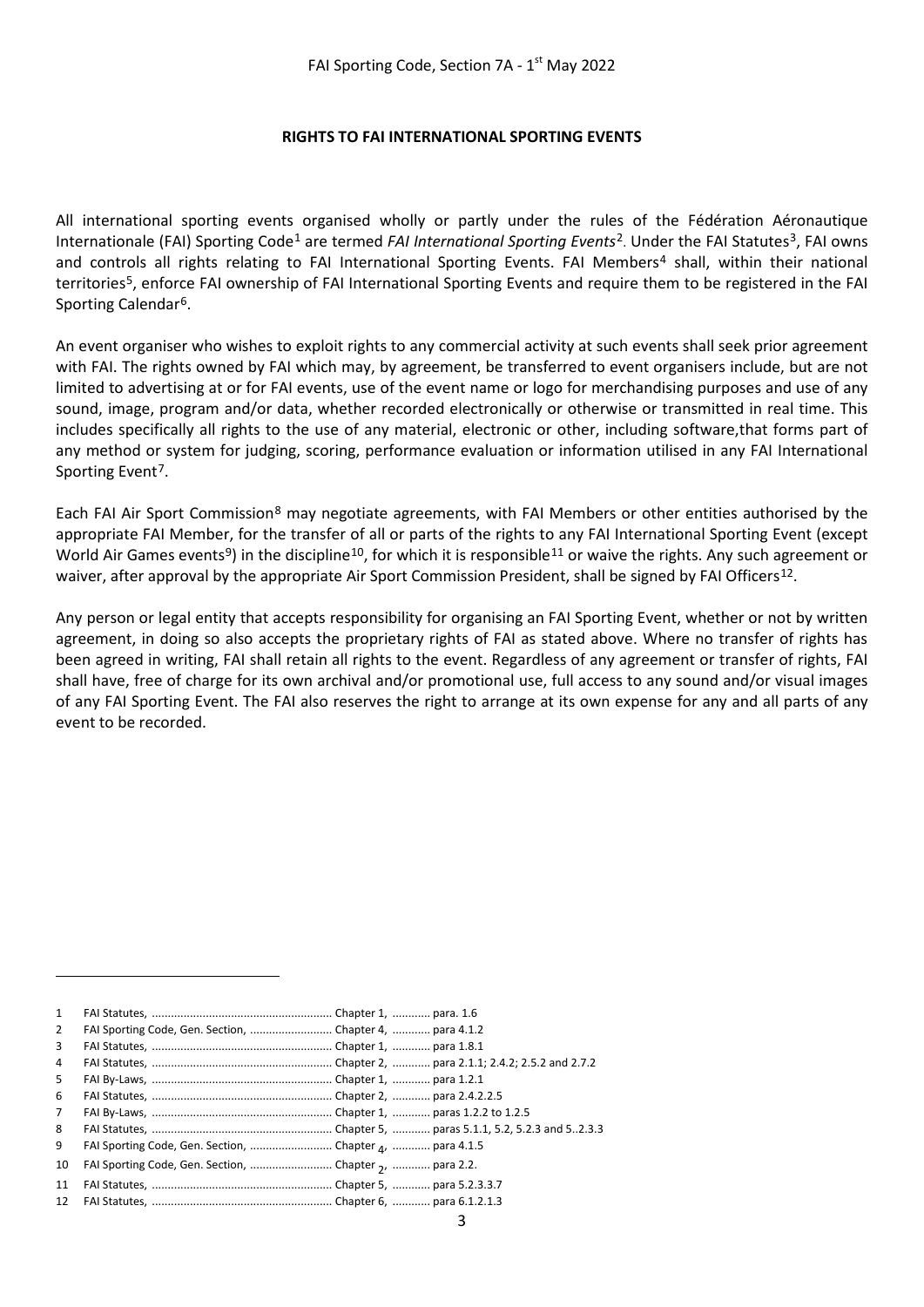#### **Editors Note:**

The FAI Sporting Code for Hang Gliding (hang gliders and paragliders) consists of the General Section and Section 7 combined. In cases of doubt, consult the General Section to establish the principles before applying the specific rules which appear in this Section 7.

Hang gliding (hang gliding and paragliding) is a sport in which both men and women participate. Throughout this document the words "he", "him" or "his" are intended to apply equally to either sex unless it is specifically stated otherwise.

Note: Where rules and regulations in this document refer only to a single discipline, they will be colour coded as follows:

Hang Gliding Classes 1,2,5 and Sport  $\sqrt{2}$ 

Paragliding Cross Country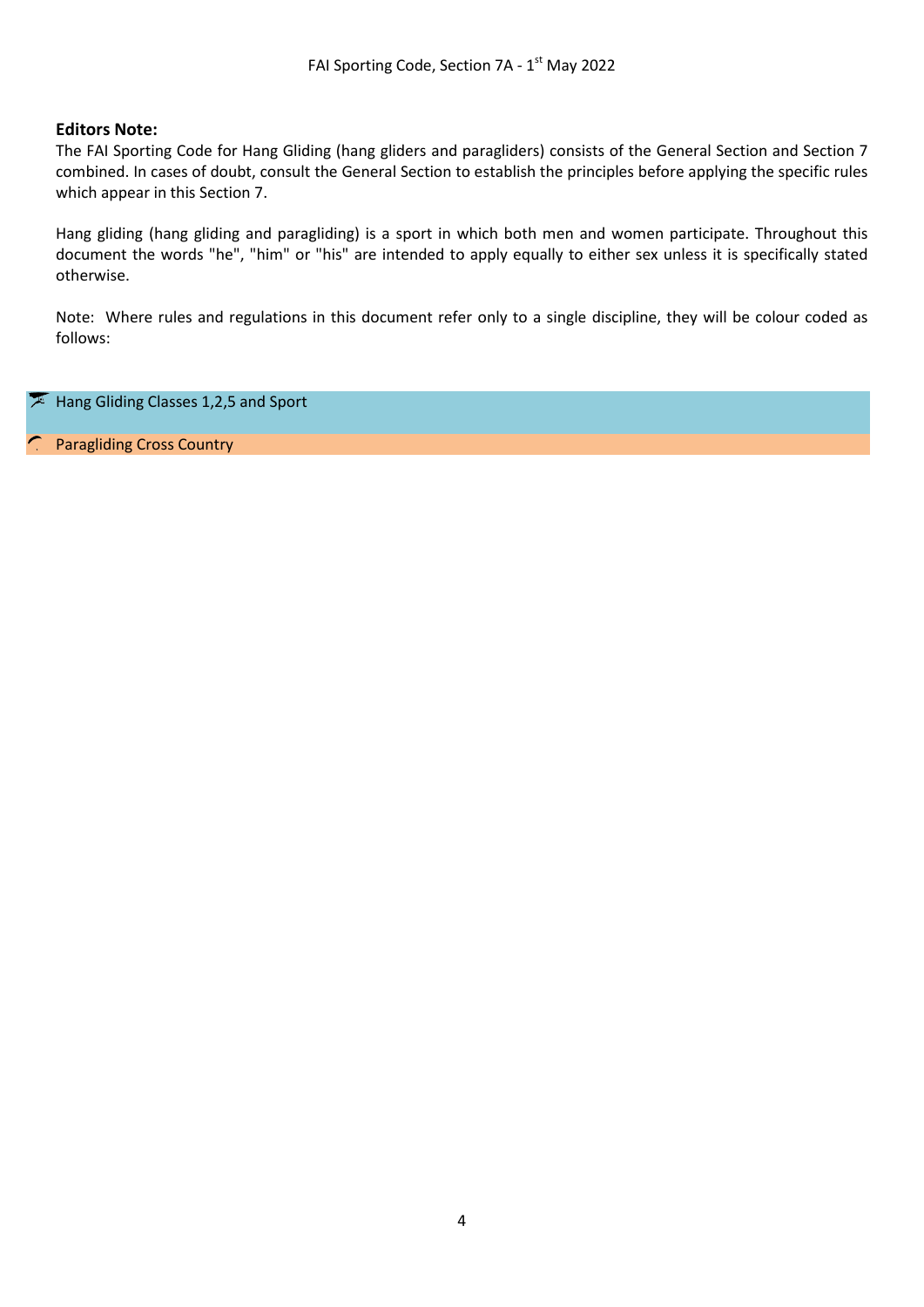## Table of Contents

| $\mathbf{1}$   |       |            |     |  |  |
|----------------|-------|------------|-----|--|--|
| $\overline{2}$ |       |            |     |  |  |
|                | 2.1   |            |     |  |  |
|                | 2.2   |            |     |  |  |
|                | 2.2.1 |            |     |  |  |
|                | 2.2.2 |            |     |  |  |
|                | 2.2.3 |            |     |  |  |
|                | 2.2.4 |            |     |  |  |
|                | 2.2.5 |            |     |  |  |
|                | 2.2.6 |            |     |  |  |
|                | 2.2.7 |            |     |  |  |
|                | 2.2.8 |            |     |  |  |
|                | 2.3   |            |     |  |  |
|                | 2.3.1 |            |     |  |  |
|                | 2.3.2 |            |     |  |  |
|                | 2.3.3 |            |     |  |  |
|                | 2.4   |            |     |  |  |
| 3 <sup>1</sup> |       |            |     |  |  |
|                | 3.1   |            |     |  |  |
|                | 3.1.1 |            |     |  |  |
|                | 3.1.2 |            |     |  |  |
|                | 3.1.3 |            |     |  |  |
|                | 3.1.4 |            |     |  |  |
|                | 3.1.5 |            |     |  |  |
|                | 3.1.6 | Task Times | .14 |  |  |
|                | 3.1.7 |            |     |  |  |
|                | 3.1.8 |            |     |  |  |
|                | 3.2   |            |     |  |  |
|                | 3.3   |            |     |  |  |
|                | 3.3.1 |            |     |  |  |
|                | 3.3.2 |            |     |  |  |
|                | 3.3.3 |            |     |  |  |
|                | 3.3.4 |            |     |  |  |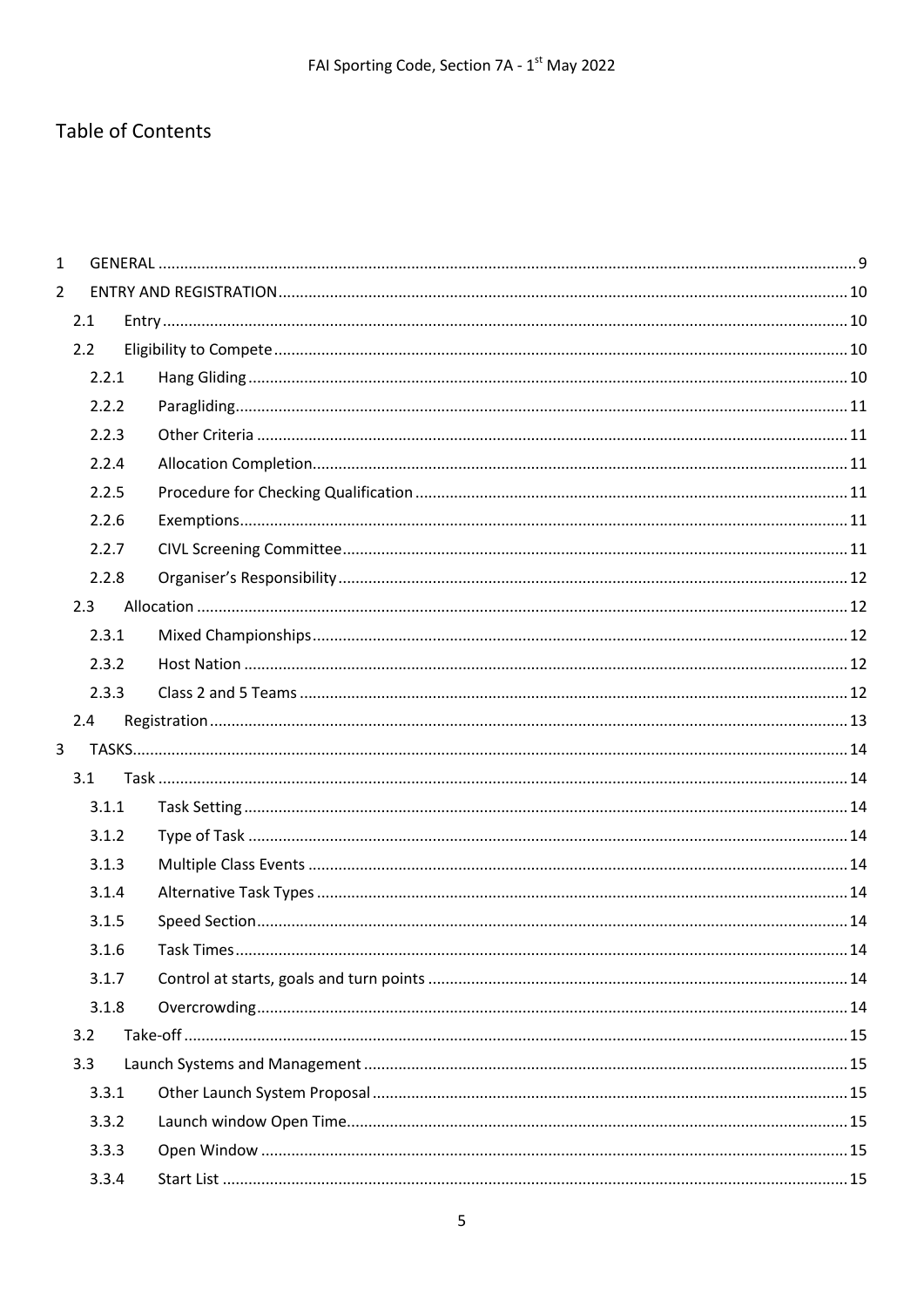## FAI Sporting Code, Section 7A - 1<sup>st</sup> May 2022

|                | 3.3.5 |  |  |
|----------------|-------|--|--|
|                | 3.3.6 |  |  |
|                | 3.3.7 |  |  |
|                | 3.3.8 |  |  |
|                | 3.3.9 |  |  |
|                | 3.4   |  |  |
|                | 3.4.1 |  |  |
|                | 3.4.2 |  |  |
|                | 3.4.3 |  |  |
|                | 3.5   |  |  |
|                | 3.5.1 |  |  |
|                | 3.5.2 |  |  |
|                | 3.5.3 |  |  |
|                | 3.5.4 |  |  |
|                | 3.6   |  |  |
|                | 3.6.1 |  |  |
|                | 3.6.2 |  |  |
|                | 3.7   |  |  |
|                | 3.8   |  |  |
|                | 3.9   |  |  |
| $\overline{4}$ |       |  |  |
|                | 4.1   |  |  |
|                | 4.1.1 |  |  |
|                | 4.1.2 |  |  |
|                | 4.1.3 |  |  |
|                | 4.2   |  |  |
|                | 4.2.1 |  |  |
|                | 4.2.2 |  |  |
|                | 4.2.3 |  |  |
|                | 4.3   |  |  |
|                | 4.3.1 |  |  |
|                | 4.3.2 |  |  |
|                | 4.4   |  |  |
|                | 4.4.1 |  |  |
|                | 4.4.2 |  |  |
|                | 4.4.3 |  |  |
|                | 4.4.4 |  |  |
|                | 4.4.5 |  |  |
|                | 4.4.6 |  |  |
|                |       |  |  |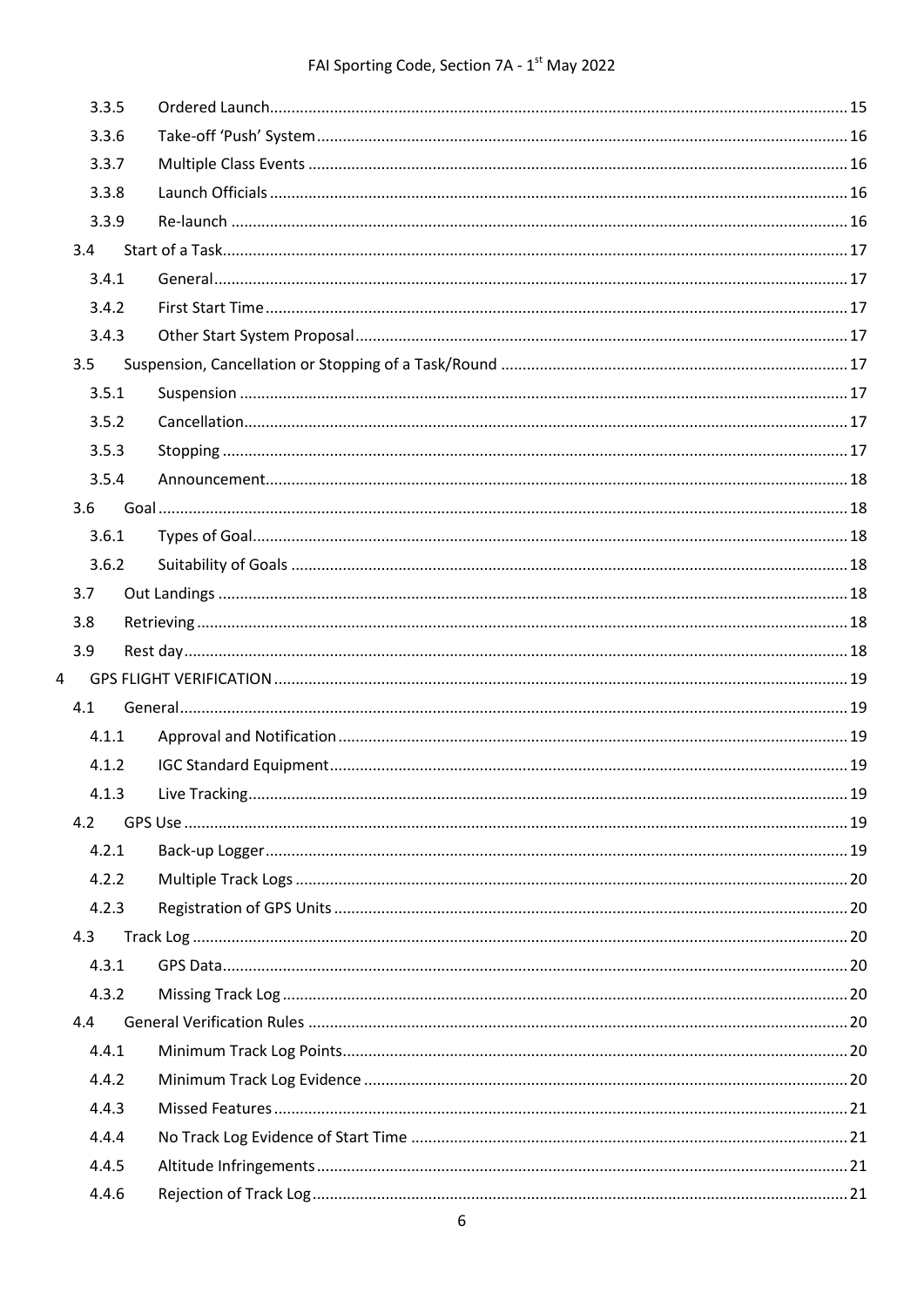## FAI Sporting Code, Section 7A - 1<sup>st</sup> May 2022

| 4.5            |  |
|----------------|--|
| 4.5.1          |  |
| 4.5.2          |  |
| 4.5.3          |  |
| 4.6            |  |
| 4.6.1          |  |
| 4.6.2          |  |
| 5              |  |
| 5.1            |  |
| 5.2            |  |
| 5.2.1          |  |
| 5.2.2          |  |
| 5.2.3          |  |
| 5.2.4          |  |
| 5.2.5          |  |
| 5.3            |  |
| 5.3.1          |  |
| 5.3.2          |  |
| 5.3.3          |  |
| 5.3.4          |  |
| 5.4            |  |
| 5.4.1          |  |
| 5.4.2          |  |
| 5.4.3          |  |
|                |  |
| 5.5.1          |  |
| 5.5.2          |  |
| 5.5.3          |  |
| 6              |  |
| 6.1            |  |
| 6.2            |  |
| 6.2.1          |  |
| 6.3            |  |
| 6.3.1          |  |
| 6.3.2          |  |
| 6.3.3          |  |
| 6.3.4          |  |
| $\overline{7}$ |  |
| 7.1            |  |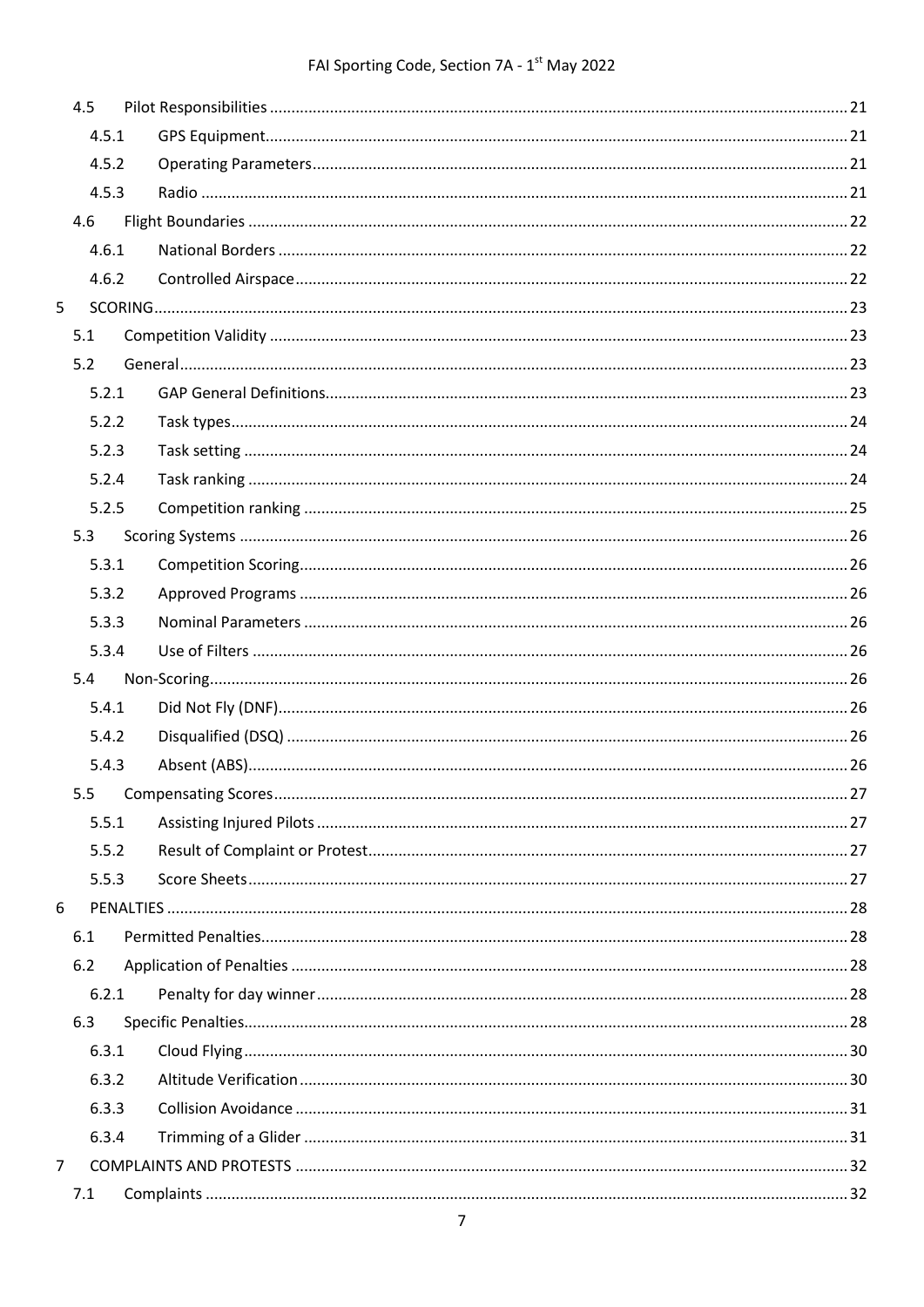|   | 7.2   |  |  |
|---|-------|--|--|
| 8 |       |  |  |
|   | 8.1   |  |  |
|   | 8.1.1 |  |  |
|   | 8.1.2 |  |  |
|   | 8.1.3 |  |  |
|   | 8.1.4 |  |  |
|   | 8.2   |  |  |
|   | 8.2.1 |  |  |
|   | 8.2.2 |  |  |
|   | 8.2.3 |  |  |
|   | 8.2.4 |  |  |
|   | 8.2.5 |  |  |
|   | 8.3   |  |  |
|   | 8.3.1 |  |  |
|   | 8.3.2 |  |  |
|   | 8.3.3 |  |  |
|   | 8.3.4 |  |  |
|   | 8.4   |  |  |
|   | 8.4.1 |  |  |
|   | 8.4.2 |  |  |
|   | 8.5   |  |  |
|   | 8.5.1 |  |  |
|   | 8.5.2 |  |  |
|   | 8.5.3 |  |  |
|   | 8.5.4 |  |  |
|   | 8.6   |  |  |
|   | 8.7   |  |  |
|   | 8.7.1 |  |  |
|   | 8.7.2 |  |  |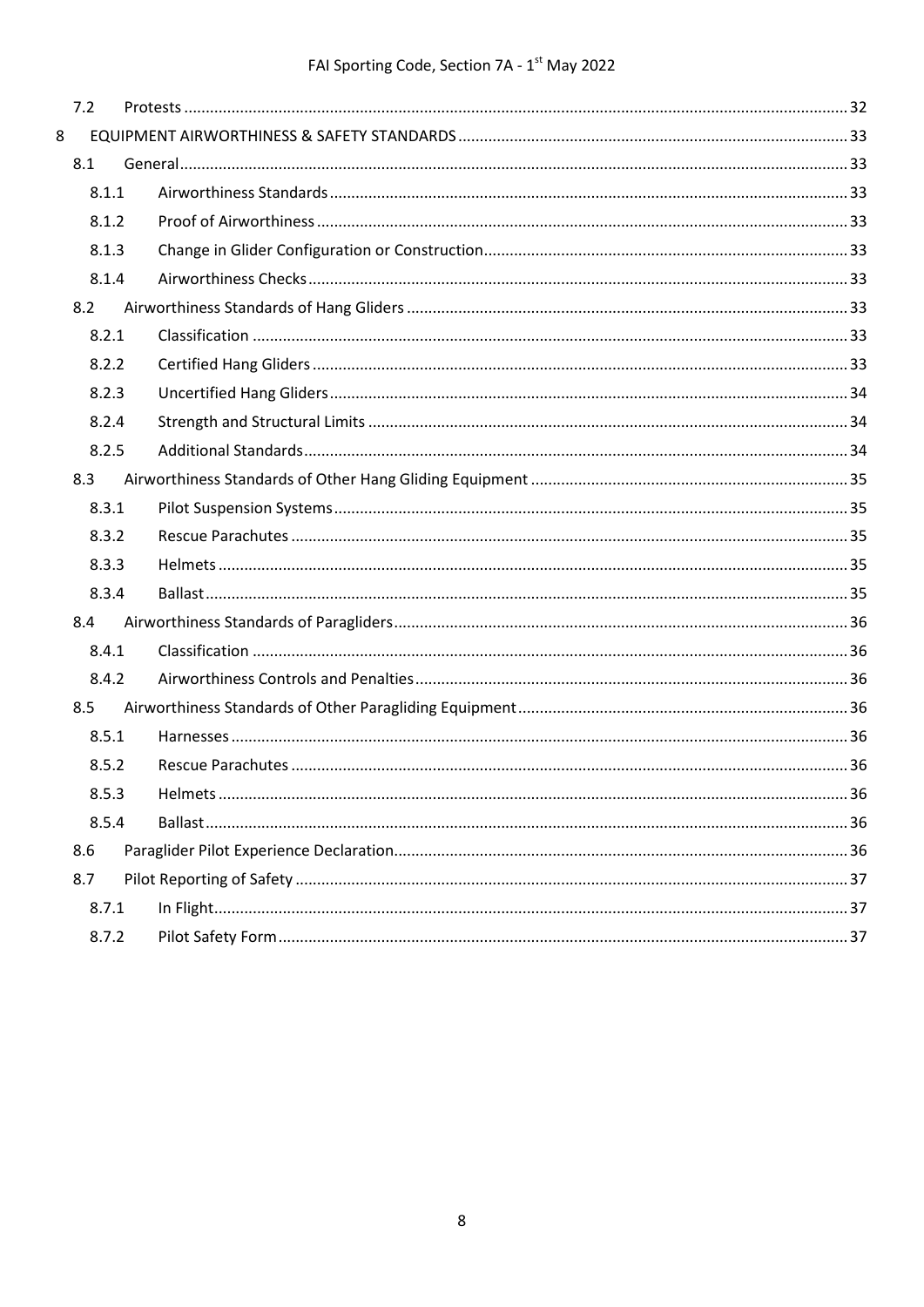## <span id="page-8-0"></span>**1 GENERAL**

Section 7A of the FAI Sporting Code is the subset of Section 7 (or "Common Section 7") dedicated to hang gliding and paragliding cross country championships. This document must be read in conjunction with Common Section 7, Section 7 Guidelines and Templates, and the General Section.

This document defines rules for 1<sup>st</sup> Category Events. For other 2<sup>nd</sup> Category Events, see Common Section 7-14.

Flight verification and scoring rules can be found in the Section 7F XC Scoring: CIVL GAP – Centralised Cross-Country Competition Scoring System for HangGliding and Paragliding. Further Annexes, as listed in Common Section 7 and referenced in this subset, provide additional guidance and recommendations for organisers, pilots and team leaders.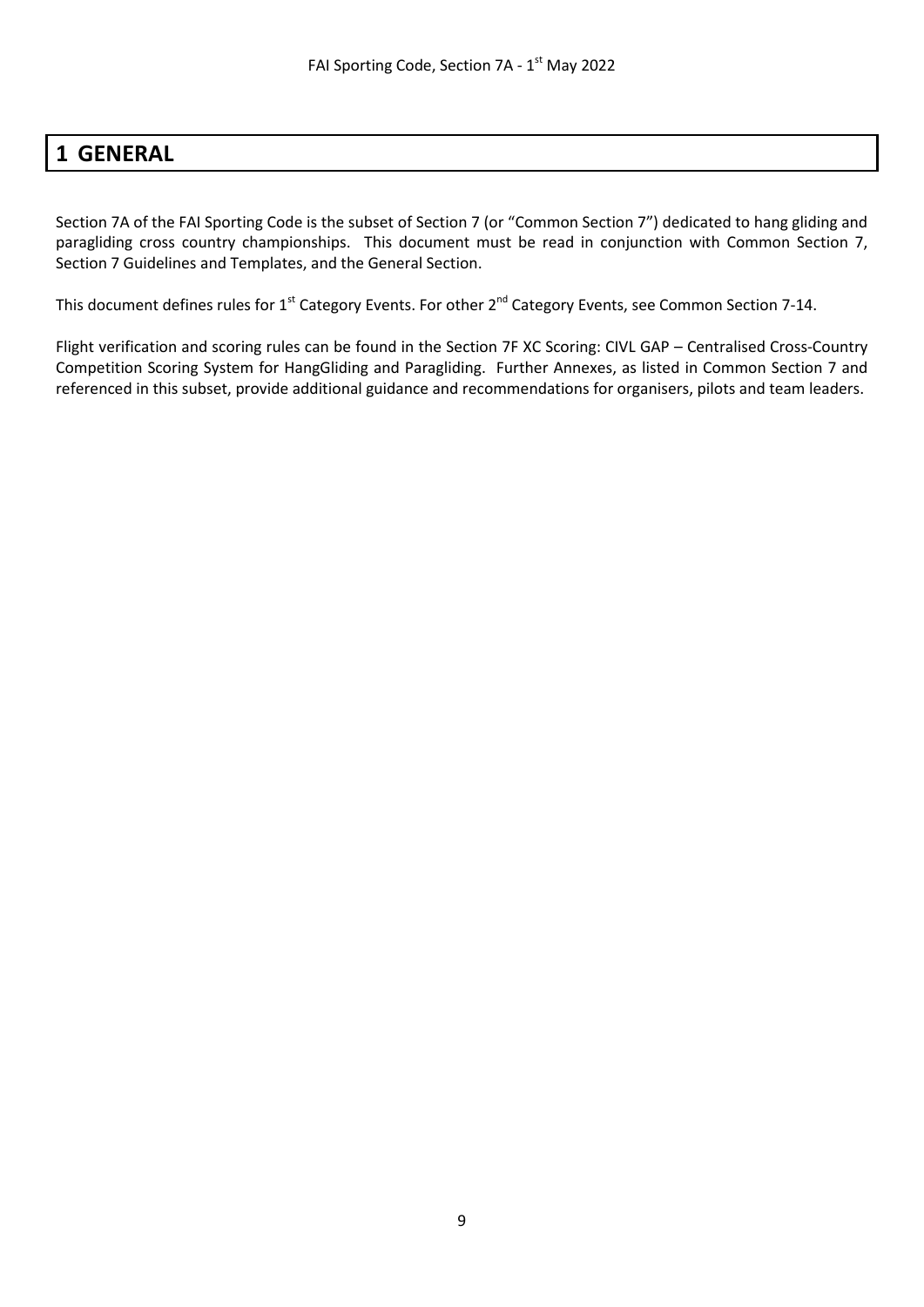## **2 ENTRY AND REGISTRATION**

<span id="page-9-1"></span><span id="page-9-0"></span>Reminder: The opening ceremony is considered to be the official start of the Championship.

## *2.1 Entry*

The maximum number of pilots permitted is 150.

From January1, 2025 the rule is:The maximum number of pilots permitted is 130. This may be increased by exception during the bid process.

The maximum number of pilots constituting a national team is 6.

The Local Regulations shall state:

- The number of pilots that may be accepted in the championship.
- The number of pilots that may be entered by a NAC.
- The number of pilots of each sex who may be entered by a NAC (if applicable).
- The number of pilots constituting a national team.

#### **2.1.1 Hang gliding**

<span id="page-9-2"></span>The maximum number of pilots permitted is 125.

#### *2.2 Eligibility to Compete*

#### <span id="page-9-3"></span>**2.2.1 Hang Gliding**

#### 2.2.1.1 Class 1

In the 36 months before the ranking reference date, which is 3 calendar months before the championship starts, a pilot has to have:

- Been ranked with at least 20 WPRS points in Hang Gliding Class 1.
- Participated in one or more FAI sanctioned competitions with at least 30 pilots.

#### 2.2.1.2 Class 2

To be defined in the local regulations.

2.2.1.3 Class 5

In the 36 months before the ranking reference date, which is 3 calendar months before the championship starts, a pilot has to have:

- Been ranked with at least 20 WPRS points inHang Gliding Class 1, 2 or 5.
- Flown a Class 5 glider in at least one Second Category event with at least 30 participants in any class or combination of classes.

#### 2.2.1.4 Sport Class

To be defined in the Local Regulations.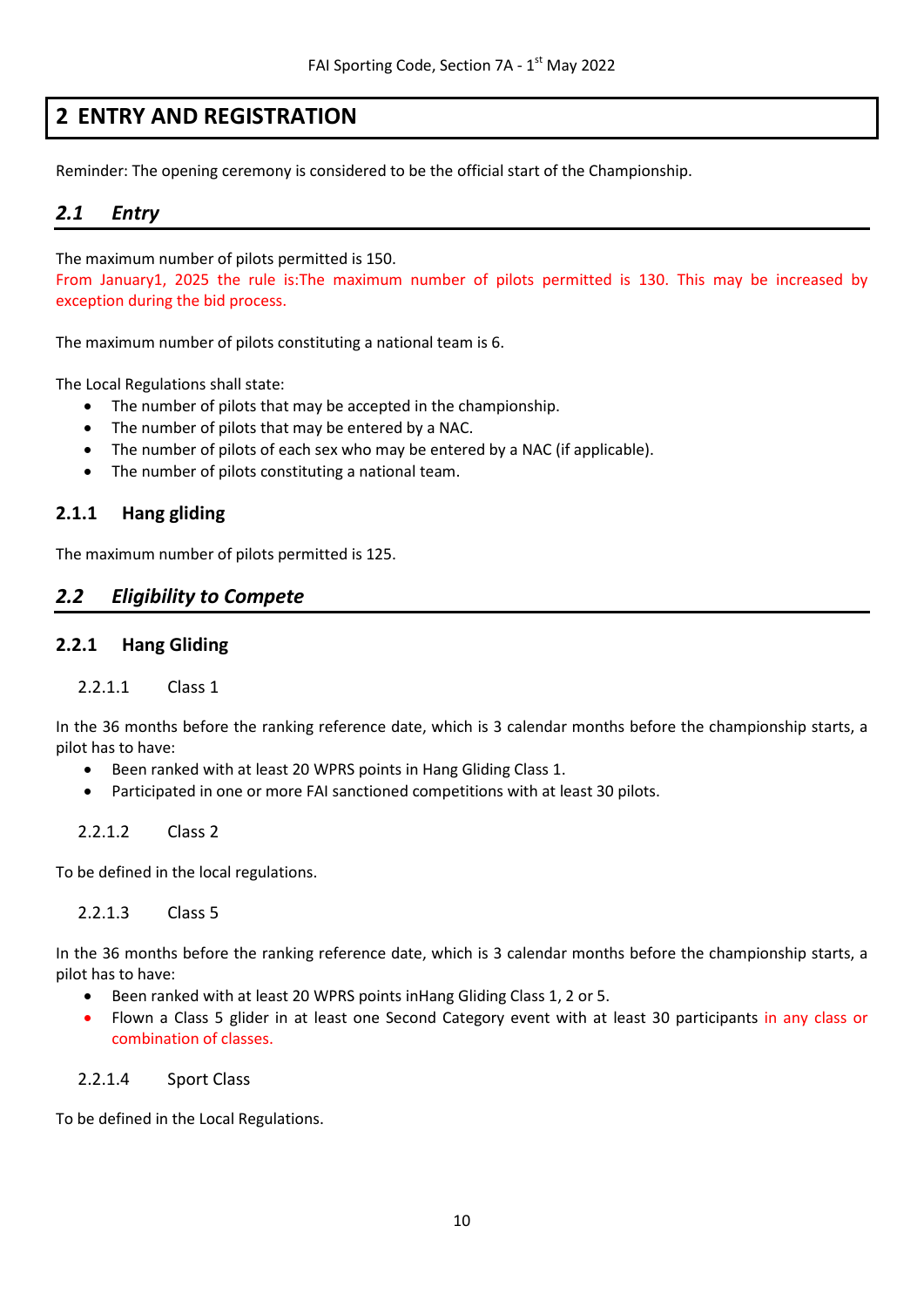## <span id="page-10-0"></span>**2.2.2 Paragliding**

In the 24 months before the ranking reference date, which is 3 calendar months before the championship starts, a pilot has to have either:

- For World Championships, ranked in the top 500 in the World WPRS for paragliding or scored a minimum of 40 WPRS points in any single FAI sanctioned event.
- For European Championships, ranked in the top 500 in the European WPRS for paragliding or scored a minimum of 40 WPRS points in any single FAI sanctioned event.
- For other Continental Championships, ranked in the top 1500 in the World WPRS for paragliding or scored a minimum of 20 WPRS points in any single FAI sanctioned event.

## <span id="page-10-1"></span>**2.2.3 Other Criteria**

If a competition organiser wishes to set stricter criteria, these must be declared with the bid for the event. Any other qualifying criteria must be included in the approved Local Regulations.

#### <span id="page-10-2"></span>**2.2.4 Allocation Completion**

The allocation process must be completed by the organisers and finalised 60 days before the start of the championship.

#### <span id="page-10-3"></span>**2.2.5 Procedure for Checking Qualification**

Qualification is to be checked by four parties to avoidunnecessary travel, expenses and disappointment in the event that a pilot's entry is rejected due to not meeting the qualification criteria:

- The NAC or National Association/Federation before selecting their pilots.
- The competition organiser.
- The CIVL Steward.
- The pilot.

<span id="page-10-4"></span>It is each pilot's responsibility to make sure he is qualified.

#### **2.2.6 Exemptions**

Requesting an exemption is not just another way to be qualified. Exemption to pilot qualification requirements may be given only under exceptional circumstances.

For any exemptions, applications must be made by the pilot's NAC, with supporting evidence of the pilot's international competition history. It is the responsibility of the NAC to ensure this is received by the CIVL President at least 60 days before the start of the competition.

The list of exempted pilots is published on the organisers' website.

When a pilot has competed in a Category 1 event after gaining an exemption, that pilot shall not be eligible for further Category 1 events unless he meets the normal qualification criteria.

#### <span id="page-10-5"></span>**2.2.7 CIVL Screening Committee**

A Screening Committee, including a Chairperson, is appointed by CIVL Bureau for each championship. It consists of three persons appointed by CIVL Bureau in agreement with the appropriate Committee Chairperson. The Screening Committee shall:

- Review applications for exemptions.
- Request additional information if necessary.
- Make decisions with safety in mind.

The Chairperson conducts the screening, informs NACs, organisers and CIVL President.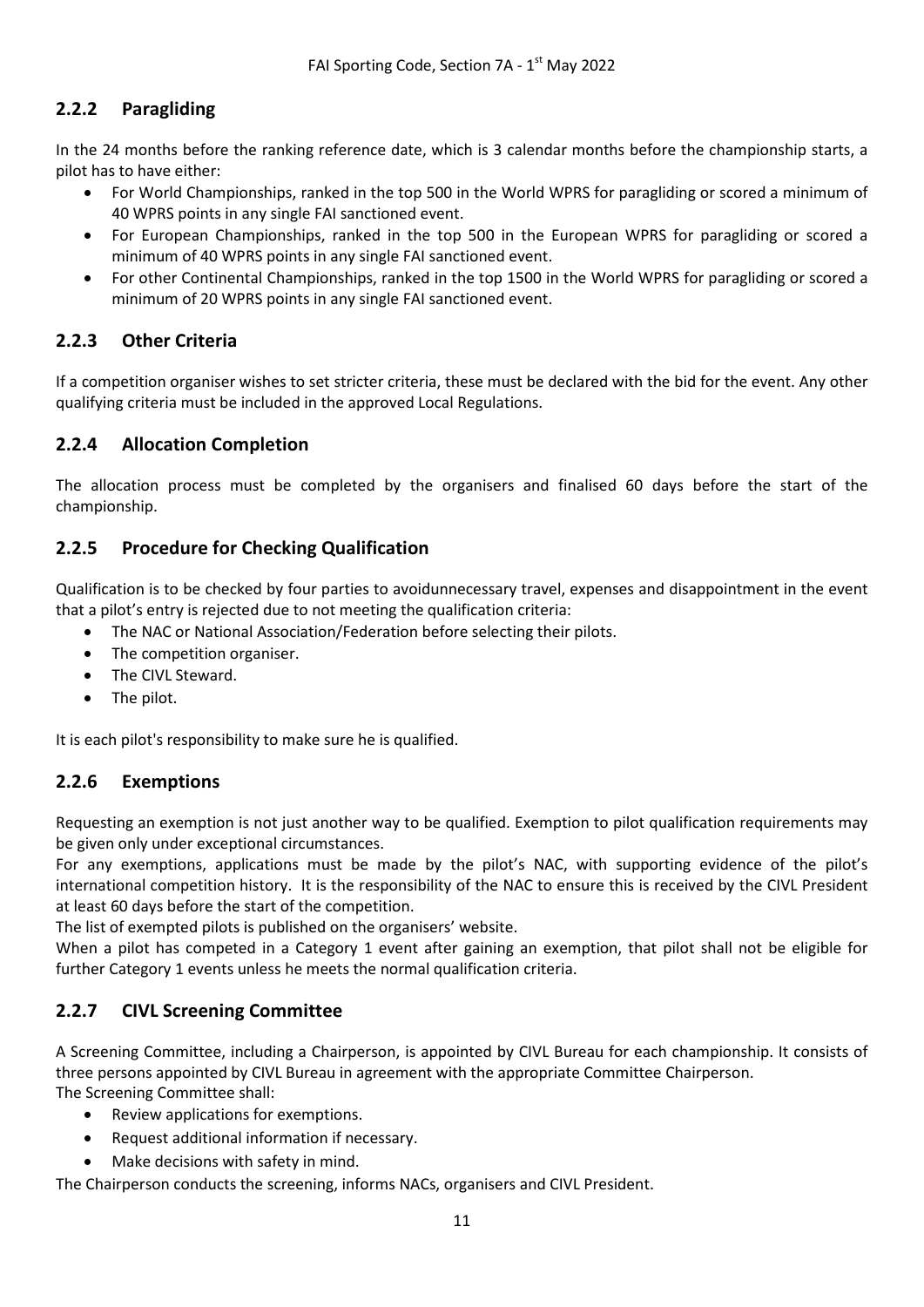Before reviewing exemption applications, the Screening Committee will discuss and decide the standard of pilots for whom exemptions may be granted. Such standards may be significantly different from one event to another, e.g. for a hang gliding Sport Class or a Class 2 event. The Screening Committee may modify the exemption form accordingly.

The CIVL Steward will ensure that the correct exemption form is available on the organiser's website.

The application form must include a clear statement of support from the NAC confirming that it believes that participation in the championship by the pilot will not affect the safety of either that pilot or other participants. Exemption forms which include additional material for consideration may be accepted but any that omit requested information may be rejected.

#### <span id="page-11-0"></span>**2.2.8 Organiser's Responsibility**

<span id="page-11-1"></span>It is the organiser's responsibility to notify NACs of any pilots who do not appear to meet the qualification criteria.

## *2.3 Allocation*

Places are allocated to nations, one by one, in order from the top nation in the WPRS nation ranking down to the last ranked nation; if any places are still available, the process starts at the top again. The allocation process takes part between three and two months before the start of the event. The local regulations shall state the precise deadlines. After the two-month deadline, available spots may be allocated following the general principle of allocation until 14 days before the start of the event. Between the 14-day deadline and the first pilots' briefing of the first task/round/run, only a missing pilot from a nation can be replaced by another one from the same nation. The nation ranking for this purpose shall be the WPRS Nation Ranking three calendar months before the championship starts. NACs are recommended to qualify more pilots than needed in case a late substitute is required.

#### <span id="page-11-2"></span>**2.3.1 Mixed Championships**

Where there is no separate championship for women, the base for all nations is one pilot plus one female pilot (1+1). The allocation is done according to 2.3, but in this process the place allocated to the one female pilot in the base team size cannot be filled by a male pilot in any round of allocation.

Where there is no separate championship for women, the base for all nations may be one pilot plus two female pilots (1+2). The allocation is done according to 2.3, but in this process the places allocated to the two female pilots in the base team size cannot be filled by a male pilot in any round of allocation.

#### <span id="page-11-3"></span>**2.3.2 Host Nation**

The host nation shall have the opportunity of entering the same number of pilots as the top nation, except that in mixed championships they may not enter males as substitutes for females with places allocated under the 1+1 rule (see 2.3.1).

Current World and Continental Champions, men and women, who are allowed a discretionary entry to defend their title if not selected as part of the national entry, are not taken into account in the number of pilots of the top nation. But extra spots originating from defending champions and/or top 5 women are limited to only one extra spot to any nation.

#### <span id="page-11-4"></span>**2.3.3 Class 2 and 5 Teams**

Each NAC must fill up to the full team quota in Class 5before it can enter a Class 5 glider in Class 2. A change of a competitor from one class to another is not permitted after the closing date stated on the entry form unless the entry is restricted, or a particular class in the championship is cancelled.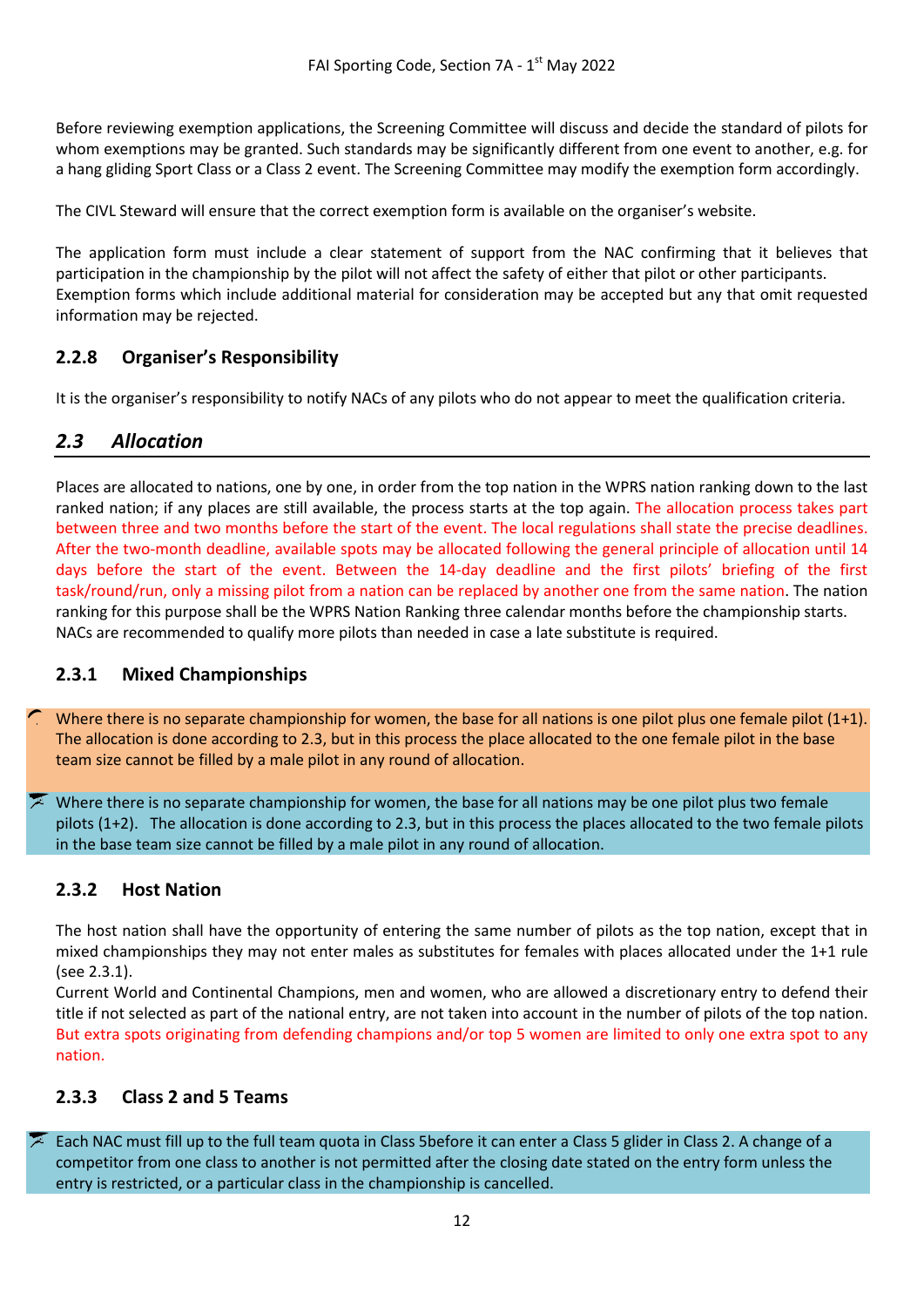#### There is no team championship in Class 2.

## <span id="page-12-0"></span>*2.4 Registration*

Each competitor will be required to present:

- Proof of identity.
- Satisfactory evidence of glider airworthiness.
- Proof of valid insurance as detailed.
- GPS.

Each competitor will be requested to sign:

- Waiver declaration (agreement on release of liability).
- Certified glider statement.
- Entry form.
- Pilot experience declaration.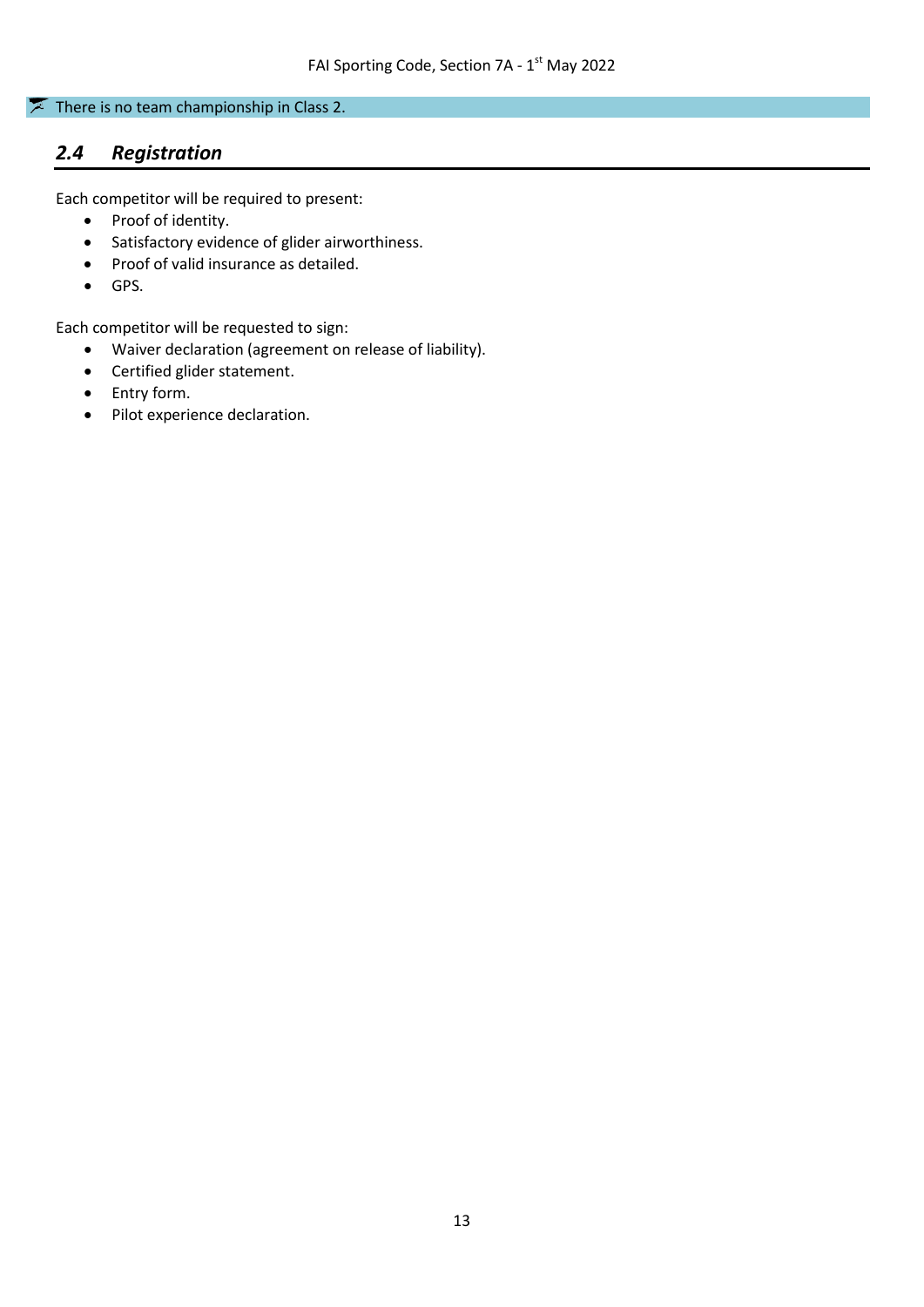## <span id="page-13-0"></span>**3 TASKS**

## <span id="page-13-1"></span>*3.1 Task*

#### <span id="page-13-2"></span>**3.1.1 Task Setting**

The Meet Director is to take into consideration the level of the average pilots when setting tasks. The same task shall be set for each pilot in a particular FAI Class. The Meet Director may announce alternative tasks at briefing for use if the weather changes, but he may not change the task once flying has started.

#### <span id="page-13-3"></span>**3.1.2 Type of Task**

Tasks are defined in Sporting Code Section 7F XC Scoring CIVL GAP – Centralised Cross-Country Competition Scoring for Hang-Gliding and Paragliding.

#### <span id="page-13-4"></span>**3.1.3 Multiple Class Events**

Where different classes fly from the same site, operations may be conducted under the charge of a single Director. Where different classes fly from separate sites, each site must have its own Director or Deputy Director.

#### <span id="page-13-5"></span>**3.1.4 Alternative Task Types**

The Competition Organiser may propose additional task types at the time of making the bid for the Championships provided the organising team has satisfactory experience of the new task formatin national championships.

#### <span id="page-13-6"></span>**3.1.5 Speed Section**

In  $1<sup>st</sup>$  Category competitions the Meet Director should set the end of Speed Section before goal to avoid pilots flying fast close to the ground. The minimum distance from goal should be 500m unless there is a valid safety reason to specify otherwise.

#### <span id="page-13-7"></span>**3.1.6 Task Times**

The Meet Director shall state at briefing the times at which take-offs, starts, turn points and finish lines close. A lastlanding time may also be set. If the start is delayed, all given times will be delayed by corresponding amounts, except that the last-landing time will, in no circumstances, be later than sunset plus 30 minutes. It may be earlier if local national air regulations or practical considerations so require; this must be stated in the Local Regulations.

#### <span id="page-13-8"></span>**3.1.7 Control at starts, goals and turn points**

At starts, goals and turn points control will be made by a method approved by CIVL and detailed in the local regulations.

<span id="page-13-9"></span>Details regarding crossing the finish line are explained in Sporting Code Section 7F XC Scoring document.

#### **3.1.8 Overcrowding**

The Meet Director must avoid dangerous overcrowding in the air. As a guide, tasks must be set and organised to avoid very large gaggles. For example, they may set a large start cylinder encompassing several thermal triggers, specify multiple start gates and/or temporarily close the launch until pilots already in the air disperse.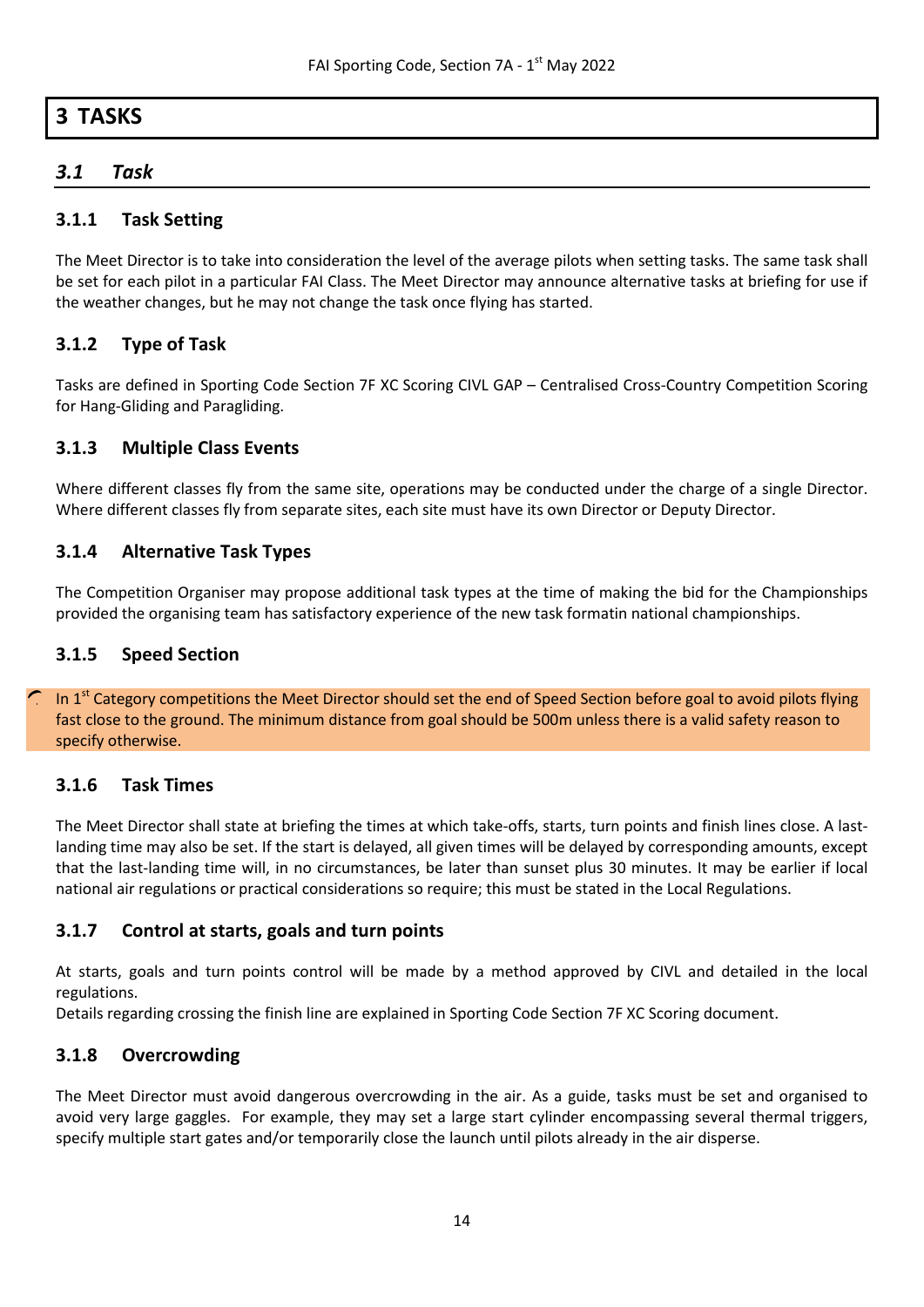## <span id="page-14-0"></span>*3.2 Take-off*

Main take-offs must be described precisely on the competition website.

The Local Regulations must give the GPS references of these sites.

During the competition, other appropriate take-off sites may be used by the Meet Director after consultation with the Steward, Team Leaders, Task Advisory Committee and Safety Committee

#### <span id="page-14-1"></span>*3.3 Launch Systems and Management*

The Meet Director may use any of the launch systems as agreed by CIVL at the time of the acceptance of the bid to run the Championships. The Local Regulations shall state which is to be used.

#### <span id="page-14-2"></span>**3.3.1 Other Launch System Proposal**

A proposed, new launch system may be used, provided that the system has been used successfully in at least one competition of similar size to the event for which the bid is being made. The organiser shall produce proposals in detail before acceptance of the bid.

#### <span id="page-14-3"></span>**3.3.2 Launch window Open Time.**

The Task Board shall state the minimum length of time that the launch window must be open for the task to be considered valid.

The launch window open time will be based on the number of competitors and the number of launch points available with a minimum of 45 seconds of safe launch conditions per pilot.

The launch window open time will be based on the number of competitors and the number of launch points available with a minimum of 30 seconds of safe launch conditions per pilot.

Launch window extension time will be specified at the task briefing and will be used if the launch window is required to be closed for safety reasons.

#### <span id="page-14-4"></span>**3.3.3 Open Window**

Free take-off without any set order. There must be a large enough rigging area for competitors with enough marshals to ensure easy entry into the take-off corridors.

There must be at least one ramp or take-off place for each 40 competitors and competitors must be able to take-off at a rate of at least two per minute in ideal conditions.

#### <span id="page-14-5"></span>**3.3.4 Start List**

Pilots take-off in a scheduled order, which advances automatically each day. A take-off order is made by lottery before the first task. This order advances each day by a proportion of the competitors (say 2/7). If space allows (as in an aero tow launch competition) the gliders can be placed on numbered spots before first take-off time.

#### <span id="page-14-6"></span>**3.3.5 Ordered Launch**

Pilots take-off in a scheduled order, which is determined by the Meet Director using the method approved by CIVL in the Local Regulations. When there are no pilots willing to launch, the Meet Director may allow pilots outside their launch order to move to the front of the launch queue, where they will be treated in the same fashion as a pilot who has 'pushed' under 3.3.6. Pilots must be ready to launch and in their ordered position in the launch queue or will be placed at the back of the queue and will launch last in their launch line.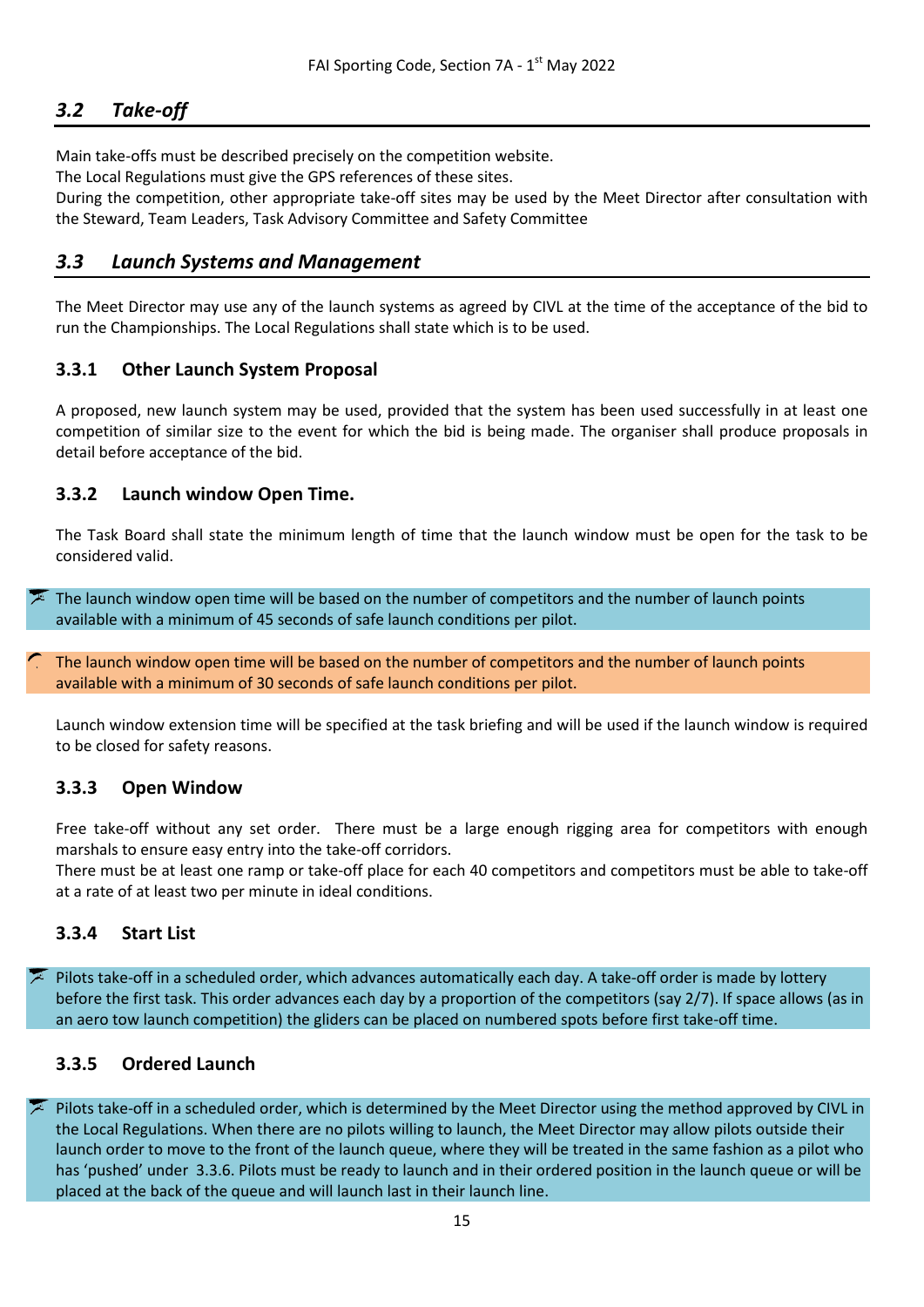At sites not large enough for all the competitors, an ordered launch method may be used. If this is used on the first day, the order will be according to the WPRS; the following days the competition ranking will be used. In both cases the top 15 male pilots and the top 5 female pilots will have the right to enter the take-off area whenever they wish.

## <span id="page-15-0"></span>**3.3.6 Take-off 'Push' System**

- At sites where the pilots are required to queue to take-off, the Meet Director may use the push system. This allows any pilot to push a line of competitors by announcing to the take-off official 'Pilot number X is pushing". Immediately, all pilots ahead of the one pushing have 30 seconds (see note) in which to decide to take-off and then a further, continuous 30 seconds to complete the take-off. A pilot who declines to take-off during his decision period must immediately go to the end of the queue. A pilot who fails to take-off within the completion period will be scored zero for the task. When the pushing pilot arrives at the take-off point he is not permitted any decision time, but must take-off within 30 seconds or be scored zero for the task. A pilot who wishes to "push" must be ready to take off immediately when he pushes and may not leave the launch line subsequently. No pilot may move into the start lane while a "push" is under way in that lane nor may any pilot initiate another "push" in that lane until the current one has been completed. When an ordered launch is used, a pilot who decides not to take off in his turn may not subsequently "push" in that task.
- In competitions were multiple sequential launch lanes are used and there is an ordered launch, a "push" applies to all launch lanes in each "launch zone" as if it was a single launch lane. Sequential launch lanes means that pilots are allowed to launch sequentially from the lanes, e.g. first a pilot from Lane 1 launches, then a pilot from Lane 2, then a pilot from Lane 3, then another pilot from Lane 1, etc., in that order. A "launch zone" is an area where sequential launch lanes are grouped together. Where a site provides for both sequential launch lanes and independent launch lanes, a launch zone is an area where all of the sequential launch lanesare grouped together and are separate from other independent launch lanes.
- In competitions where more than one class is using a launch point or lane in the same time frame, a lane may be designated the priority lane for a given class. The push system would operate in that lane for the class given priority. Pilots not in that class will be pushed but will not be allowed to push the priority class.

*Note: The Meet Director may specify different time periods to suit local site conditions, but these must not be changed during the period of the competition.*

#### <span id="page-15-1"></span>**3.3.7 Multiple Class Events**

Where more than one class is competing from the same launch site it is recommended that organisers allocate launch priority to each class at a separate launch point, which may change daily. Where this is not practical, and in any mixed class launch lanes, the Local Regulations shall specify how the push rule (above) is to be applied to a queue of mixed class gliders.

It is recommended that organisers separate classes as far as possible by varying launch/start times, start cylinder radius and other available means.

#### <span id="page-15-2"></span>**3.3.8 Launch Officials**

Where launch lanes or a queuing system is used the organiser shall provide a minimum of three launch officials per lane or launch point, whether the launch is ordered or not.

#### <span id="page-15-3"></span>**3.3.9 Re-launch**

Unless specified in the Local Regulations or announced at the Pilots briefing for the day, re-launches are not permitted.

A failed launch attempt or a safety problem arising immediately after take-off which results in a landing will not count as one take-off.

In the event of a technical problem immediately after launch, a pilot or team leader must ask permission from the Meet Director to land in the designated area. The pilot may only land after permission is given by the Meet Director. The pilot must report to the Meet Director before a second launch. Pilots who do not follow this protocol will be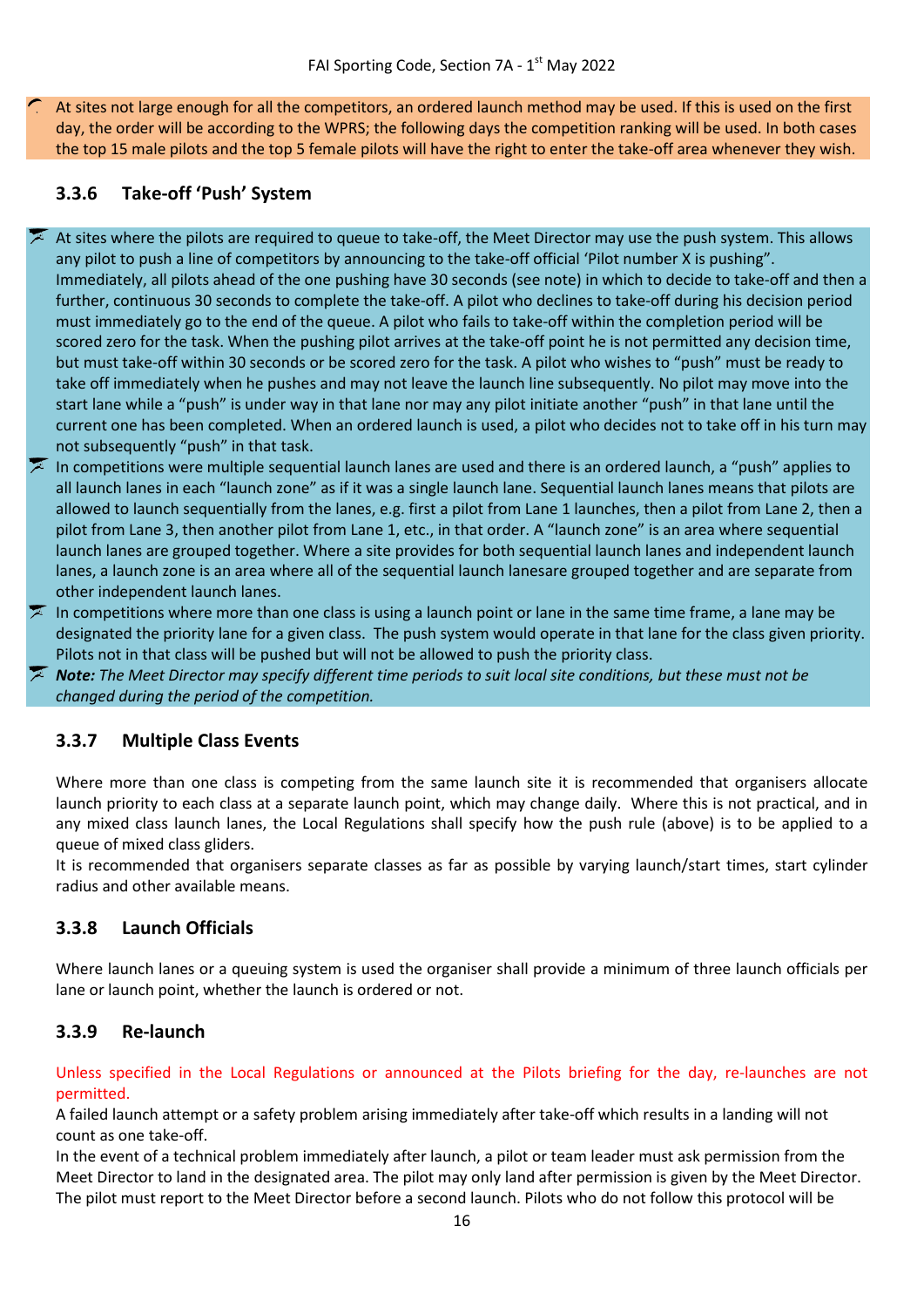awarded minimum distance only. When permitted a re-launch, pilots will not take priority over other pilots who have not yet launched.

#### $\overline{\mathcal{F}}$  HG – In aerotow championships, re-launches and priorities are defined in the Local Regulations.

#### <span id="page-16-0"></span>*3.4 Start of a Task*

#### <span id="page-16-1"></span>**3.4.1 General**

Starts may be either Air or Ground Starts and may be either a single start time (Race to Goal) or a number of start periods (Elapsed Time Speed Run).

#### 3.4.1.1 Airstart change in Category 2 events

In case there is a very slow takeoff due to wind strength/direction change, stable conditions or a similar weather difficulty the meet Director can adopt an Air Start Time announcement. The following details must be followed: a) Air Start must be announced at the pilot's briefing;

b) Starts will be made at the hourly 15-minute intervals (i.e. 1:15 pm, 1:30 pm, 1:45 pm, etc.).

c) The meet director will announce the race start time via radio at least 15 minutes before the actual race start.

#### <span id="page-16-2"></span>**3.4.2 First Start Time**

The time between the opening of the Launch Window and the first start time must be at least the minimum launch window open time specified in the Local Regulations plus a realistic period for the pilots to climb and fly to the edge of the start sector.

#### <span id="page-16-3"></span>**3.4.3 Other Start System Proposal**

A proposed new start system may be used, provided the system has been used successfully in at least one competition of similar size to the event for which the bid is being made. The Competition Organiser shall produce his proposals in detail before acceptance of his bid.

#### <span id="page-16-4"></span>*3.5 Suspension, Cancellation or Stopping of a Task/Round*

#### <span id="page-16-5"></span>**3.5.1 Suspension**

For safety reasons the Meet Director may suspend the launch if conditions become unsuitable.If launching is suspended only for a short period, the Meet Director need not cancel the task.

#### <span id="page-16-6"></span>**3.5.2 Cancellation**

The Meet Director may cancel a task before any competitor has taken off for safety reasons or if the weather becomes unsuitable.

#### <span id="page-16-7"></span>**3.5.3 Stopping**

The Meet Director has the power to stop a task after some or all pilots have taken off only in an emergency resulting from hazardous weather or other conditions which could not be avoided by the pilots, and which would endanger their safety.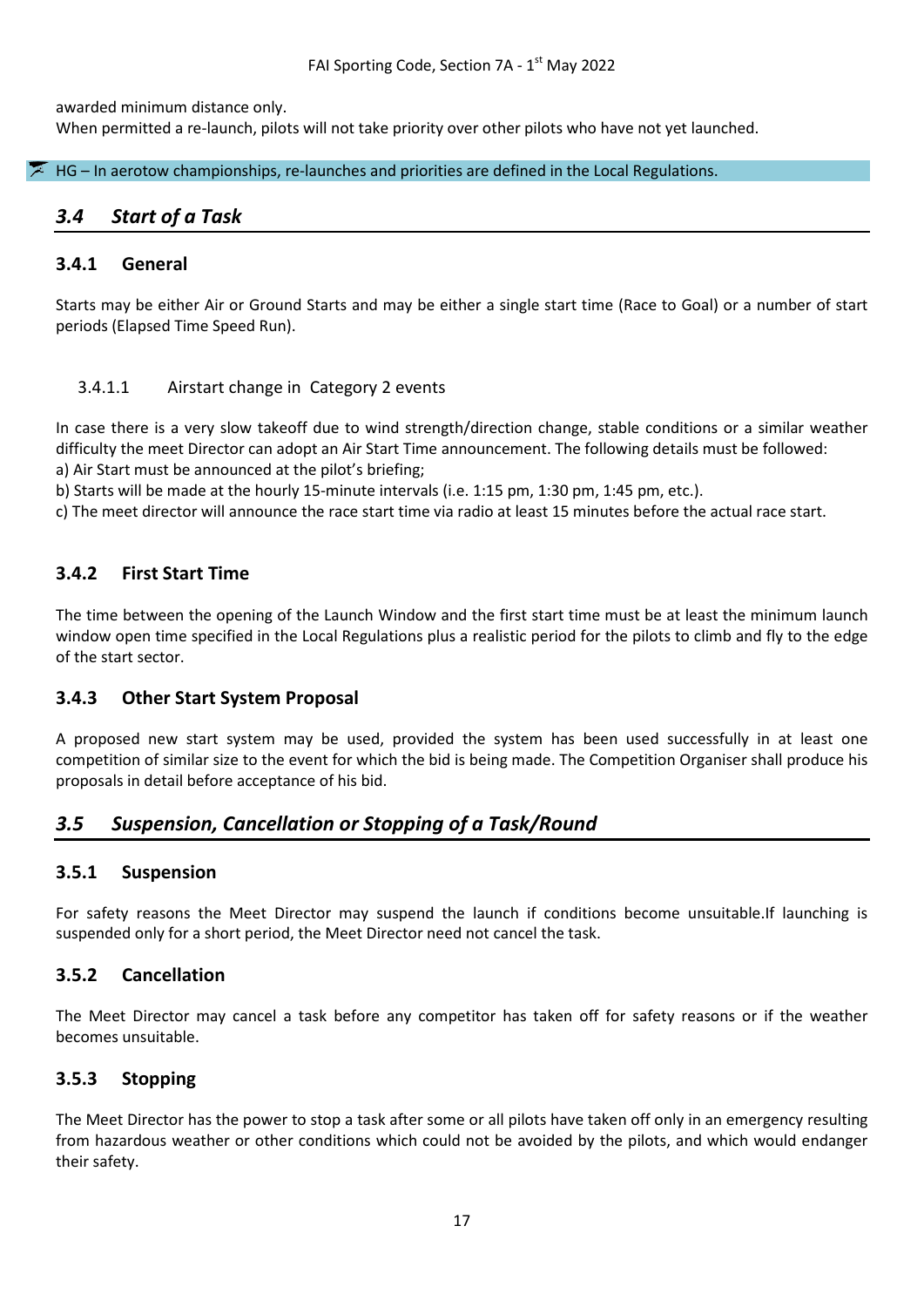#### <span id="page-17-0"></span>**3.5.4 Announcement**

When a task has been stopped it is the responsibility of the Meet Director to announce this, and the stop time, on competition and safety frequencies. In addition, this should be notified to participants via Team Leaders. Where possible the announcement should also be repeated on team frequencies.

Stopped tasks are scored according to the rules in Sporting Code Section 7F XC Scoring (CIVL GAP) - Centralised Cross-Country Competition Scoring for Hang-Gliding and Paragliding document.

#### <span id="page-17-1"></span>*3.6 Goal*

Two kinds of goal control are possible: with or without a physical line. The Meet Director should use a physical finish line as often as possible for several reasons (safety, accuracy, public, media).

#### <span id="page-17-2"></span>**3.6.1 Types of Goal**

<span id="page-17-3"></span>Options are defined in CIVL GAP – Centralised Cross-Country Competition Scoring for Hang-Gliding and Paragliding

#### **3.6.2 Suitability of Goals**

Prior to setting goals, organisers must physically check that the area is safe to land, with no dangerous obstacles on the approaches or surrounding area. Stewards will consult with the Meet Director to ensure that landing fields are suitable and safe prior to the start of the championship.

<span id="page-17-4"></span>As far as possible, landing fields should be manned with at least one official for logistical and safety reasons.

## *3.7 Out Landings*

If a pilot lands away from the designated goal for the task he must inform the organisers in person or by any means permitted by the organisers, with the minimum delay, at the latest by the closing time for the task or the reportback deadline. On return to base he must go immediately to retrieve control with his GPS unit. Failure to follow this procedure without good reason may result in penalties.

#### <span id="page-17-5"></span>*3.8 Retrieving*

If organisers provide retrieves, the next task may not be started unless all serviceable competing gliders are retrieved in time to participate.

#### <span id="page-17-6"></span>*3.9 Rest day*

After six consecutive flying days, there will be one rest day, unless it is the last day of the competition. The rest day may be changed due to predicted inclement weather conditions or other constraining factors, with the agreement of the Team Leaders.

On rest days, no obligations may be imposed by the organisers on pilots, team leaders, and FAI Officials. 'Flying days' are defined in the Local Regulations.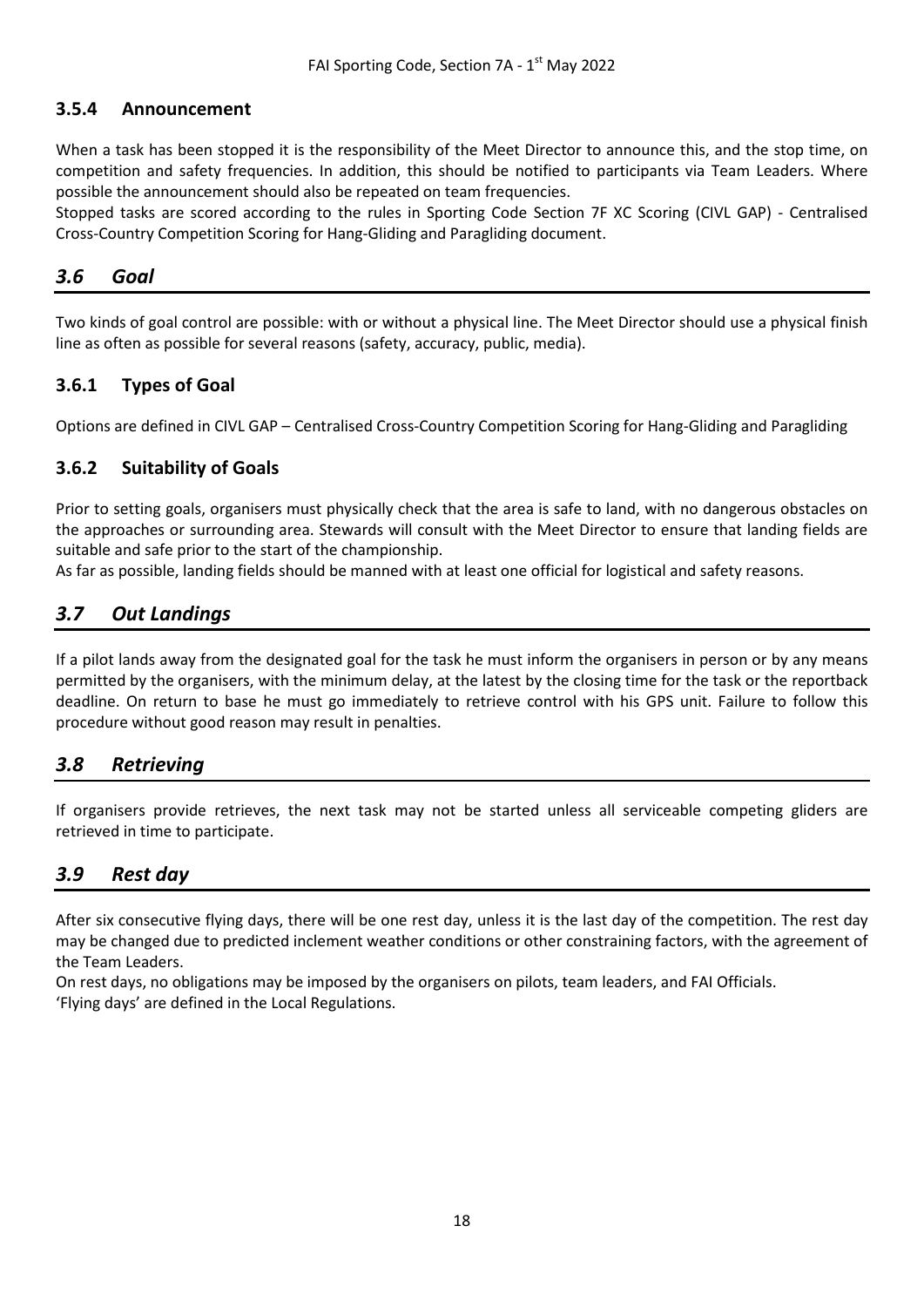## <span id="page-18-0"></span>**4 GPS FLIGHT VERIFICATION**

## <span id="page-18-1"></span>*4.1 General*

Only flight recorders approved by CIVL are allowed for scoring in Category 1 events. A list of approved flight recorders which meet the requirements of the CIVL Flight Recorder Specification is published on the CIVL website. Essentially, only flight recording devices that record both GPS and the International Standard Atmosphere pressure altitude (QNE) in the track log can be used. It must not be possible to modify any of the inflight position data (latitude, longitude or altitude) that the instrument records once the track log recording has started or after the flight has ended.

Flights will be verified using either GPS track log or livetracking data. When live-tracking data is used as a primary source of scoring, pilots must be able to produce GPS track logs as a back-up.

The FAI has the right to use all data collected in 1st Category events, including track logs, and may publish such data.

In Class 2 competitions, pilots flying with an electrical auxiliary motor must fly with a device that not only records a track log meeting CIVL requirements, but also verifies when a motor is in use.

#### <span id="page-18-2"></span>**4.1.1 Approval and Notification**

Any system of GPS flight verification must first be approved by CIVL as being secure and suitable for the purpose of verifying competition flights.

The organiser shall publicise, a minimum of 3 months before the start of the Championship, which software will be used, by name and version number.

#### <span id="page-18-3"></span>**4.1.2 IGC Standard Equipment**

Competitors who wish to use IGC standard equipment are welcome to do so, provided they supply all necessary hardware and software, and all IGC standards are properly followed.

#### <span id="page-18-4"></span>**4.1.3 Live Tracking**

Live tracking is mandatory in Category 1 events and test events. Organisers may request an exemption at the time of bidding.

Using the live tracking information as a strategic aid to pilots is an unsporting behaviour.

#### 4.1.3.1 Mandatory Delay

In Hang Gliding,any publicly available feed provided by the organisation must have a delay of no more than 10 minutes.

#### <span id="page-18-5"></span>*4.2 GPS Use*

#### <span id="page-18-6"></span>**4.2.1 Back-up Logger**

A pilot may use multiple GPSs for verification and backup. Each pilot must designate the primary logger that will be downloaded as the primary source of scoring and the secondary one(s) to be used as backup, only in case of a malfunction of the primary logger.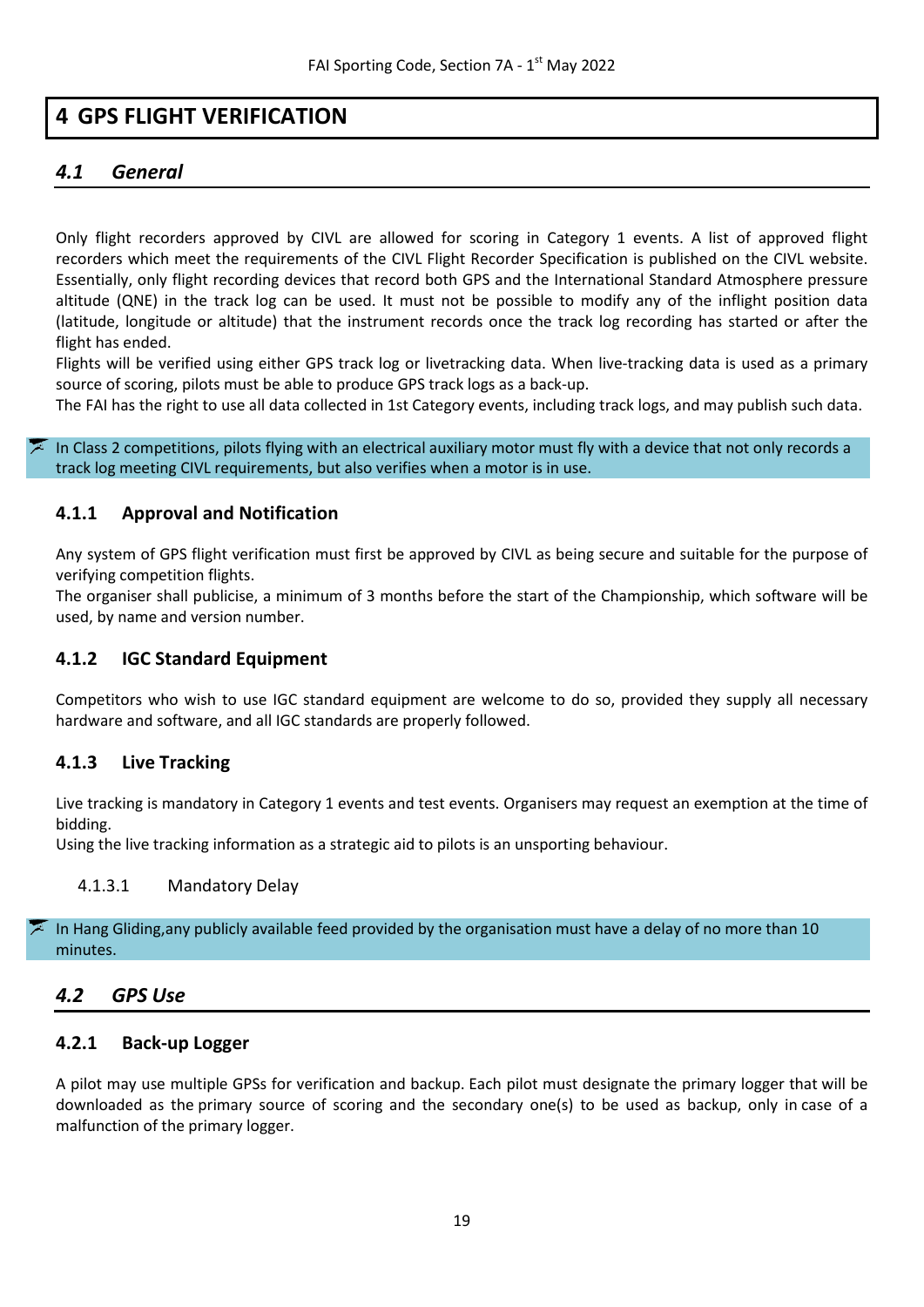#### <span id="page-19-0"></span>**4.2.2 Multiple Track Logs**

In case of a malfunction of the primary logger, a pilot may submit evidence for a flight using data from other GPS units, even if each only covers part of the flight, providing that the Meet Director is satisfied the data was obtained by the pilot during the task in question.

#### <span id="page-19-1"></span>**4.2.3 Registration of GPS Units**

Pilots are required to lodge the make, model and serial number of all GPS devices that they intend to use during the competition with the competition scorer.

If the device a pilot nominated is damaged during the competition the pilot may wish to use an alternative device. The competition organiser or launch marshal must be given the make, model and serial number of this alternative device prior to a pilot launching to fly a task for which the pilot hopes to use the device's track log for verification.

The Meet Director should ensure that each pilot has a unique make, model and serial number combination (i.e. no pilots are sharing devices) and they or their assistants must check the device's make, model and serial number prior to each task verification. Any GPS submitted which does not match the lodged information may be rejected for verification.

#### <span id="page-19-2"></span>*4.3 Track Log*

#### <span id="page-19-3"></span>**4.3.1 GPS Data**

The pilot must provide an unambiguous track log that shows without doubt that the data was collected:

- By the pilot on the flight in question.
- Of the declared turn point co-ordinates from the correct location in the correct sequence.
- Between the take-off and landing.
- With all relevant information being present on the track log.

#### <span id="page-19-4"></span>**4.3.2 Missing Track Log**

If a pilot can produce no track log, written verification by launch officials of take-off within the authorised launch window will result in that pilot being scored to minimum distance rather than given a zero score.

#### <span id="page-19-5"></span>*4.4 General Verification Rules*

#### <span id="page-19-6"></span>**4.4.1 Minimum Track Log Points**

<span id="page-19-7"></span>The interval between points in the track log must be set to 1 second or less.

A pilot's track log must contain sufficient track log points to verify all control features of the task that has been set, except that 4.3.2 may be applied for a start. In the event of doubt about track log validity, 4.4.6 will apply.

#### **4.4.2 Minimum Track Log Evidence**

The verification software must confirm that all points used to verify the flight occurred at reasonable times (e.g. on the day in question, between the start of the task and the end of the task, and showing the correct chronology of start and turn points).

Track files without signatures, from devices not able to assign signatures, shall be downloaded directly from the GPS. The pilot must keep track files available for direct downloading from the instrument until the scores become official in order for the track file to be considered for scoring.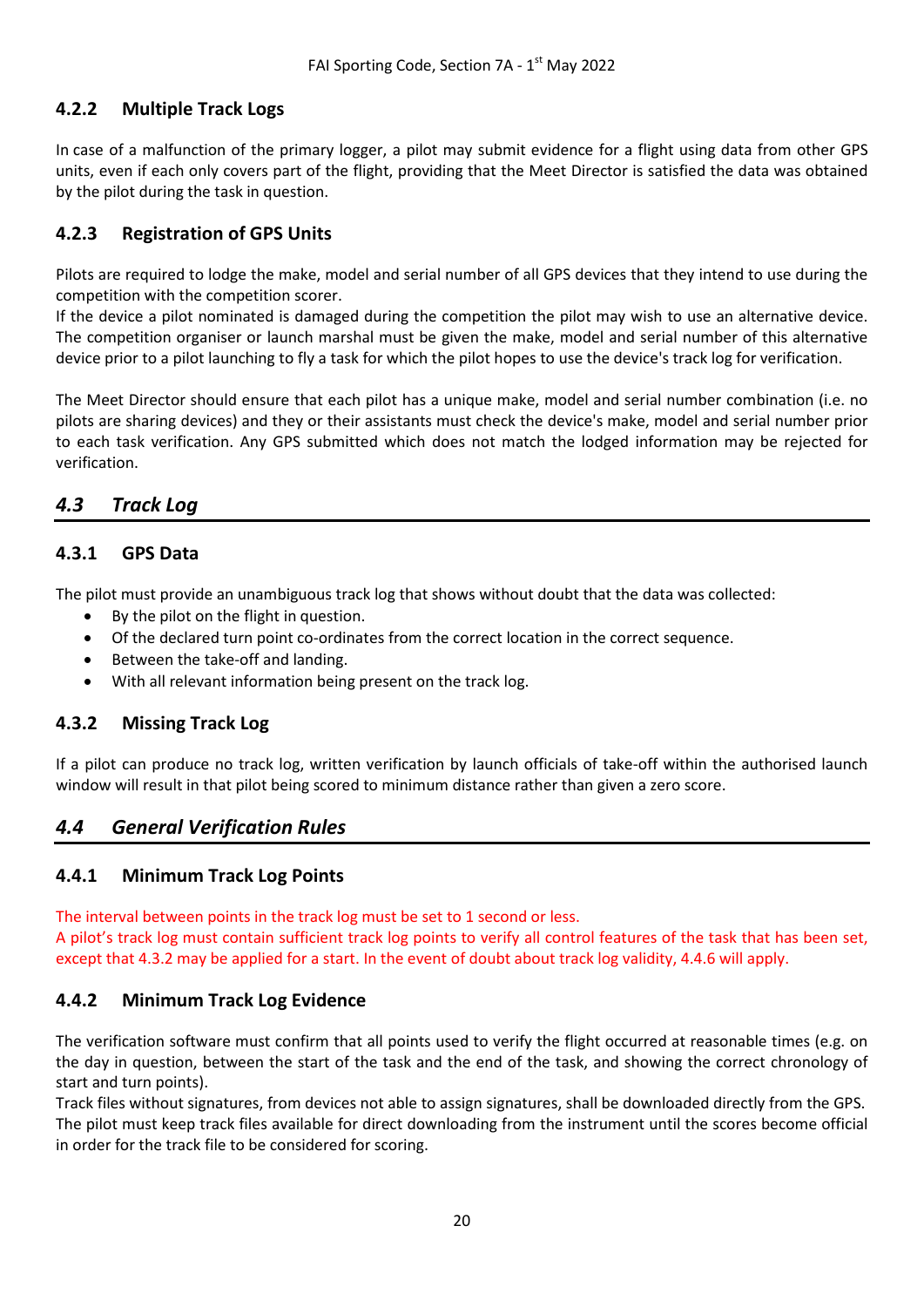#### <span id="page-20-0"></span>**4.4.3 Missed Features**

If the track log downloads successfully but shows that a pilot has missed feature(s) that the pilot was claiming, the backup track log(s) can be checked. If no backup exists, or if the backup also fails to provide verification, no other means of verification shall be allowed and the pilot's flight is awarded as the "best flight" that the available GPS evidence verifies.

#### <span id="page-20-1"></span>**4.4.4 No Track Log Evidence of Start Time**

Where CIVL GAP is the scoring system, a pilot without evidence of start time will be given the start time equal to the start gate opening time. Otherwise, if the launch is within the start sector, and the pilot launches during the start window, but fails to provide proper evidence of start time, then the pilot is awarded a start time equal to the start window open time.

#### <span id="page-20-2"></span>**4.4.5 Altitude Infringements**

Where vertical infringement of airspace, cloud or briefed altitude limits is considered possible it is the responsibility of the pilot to produce track log or barograph evidence that this did not occur.

Airspace violation checks rely primarily on the barometric altitude as recorded on the flight instrument tracklog (the International Standard Atmosphere pressure altitude QNE) and then when necessary corrected by the scoring software for the pressure conditions of the task (QNH). GNSS altitude may be taken into consideration (from the primary tracklog or a backup log) only in case of problems with barometric logging.

#### <span id="page-20-3"></span>**4.4.6 Rejection of Track Log**

The competition organiser has discretion to reject any track log, or part thereof if he feels it does not show sufficient evidence that the claimed data is genuine. In such cases the pilot is to be awarded zero points for the task.

#### <span id="page-20-4"></span>*4.5 Pilot Responsibilities*

#### <span id="page-20-5"></span>**4.5.1 GPS Equipment**

Each pilot must ensure that hisequipment is secure and compatible with the approved GPS flight verification software that is to be used.

#### <span id="page-20-6"></span>**4.5.2 Operating Parameters**

Pilots will be required to correctly set up the operating parameters of their GPS instruments. Failure to correctly set up their GPS instruments may lead to penalties being applied.

#### <span id="page-20-7"></span>**4.5.3 Radio**

The organisation may require pilots to carry a radio able to receive and transmit on the safety frequency.

If required, the radio must be switched on in flight and set to either the safety frequency or that of the Team Leader and the Team Leader must have at least one radio set on the safety frequency.

Permitted radio frequencies shall be specified in the Local Regulations. The official frequency during the competition and the safety frequency will be announced, at the latest, at the mandatory safety briefing.

Voice activated microphones (VOX operated) are strictly forbidden.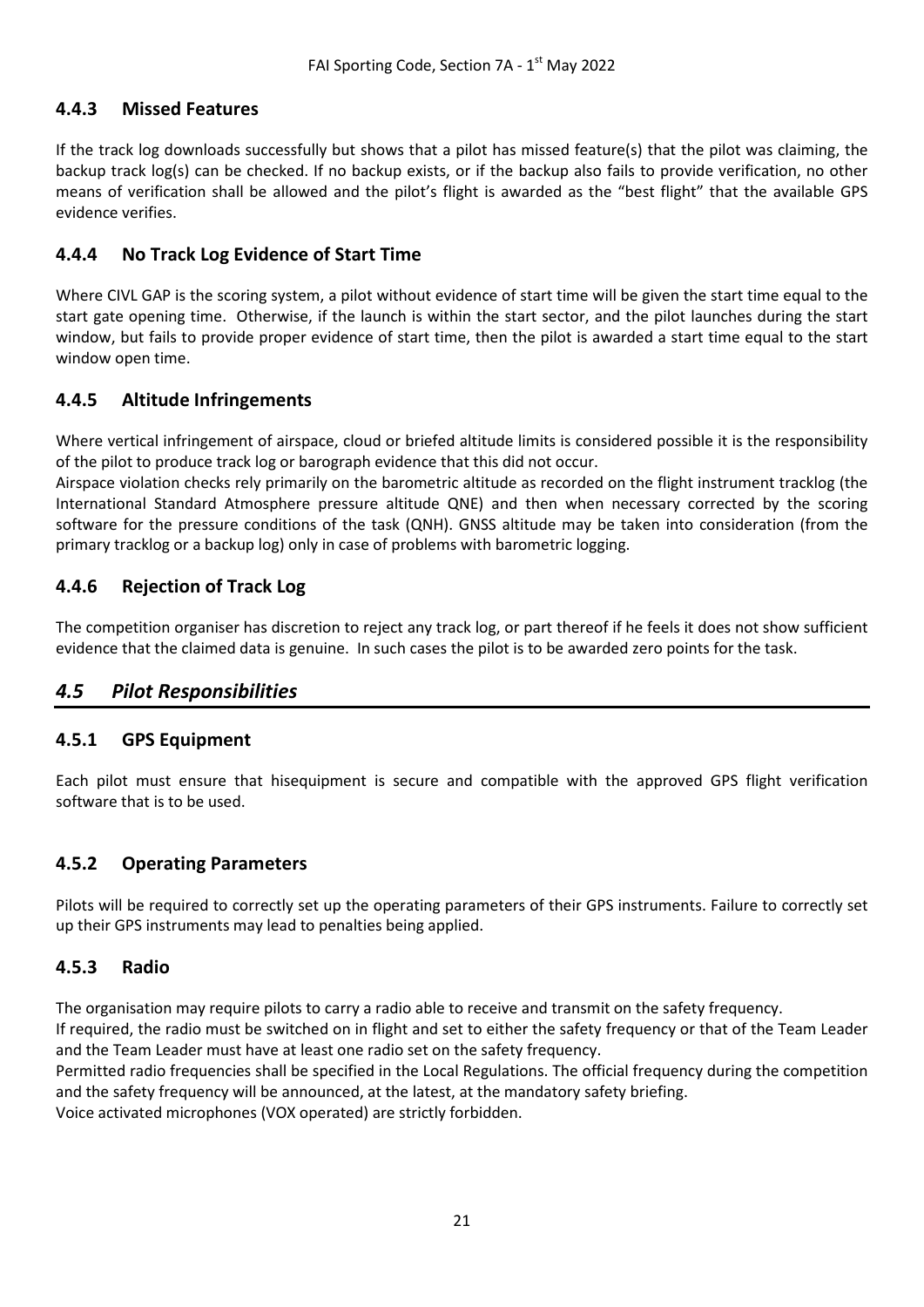#### **4.5.4 Fitness**

Pilots must be fit to launch, fly, and land safely. Specifically, unless granted an exception for medical reasons by the Meet Director, a pilot may not receive any assistance in launching, other than spreading a pilot's wing in the case of Paragliding.

#### <span id="page-21-0"></span>*4.6 Flight Boundaries*

#### <span id="page-21-1"></span>**4.6.1 National Borders**

Flights terminating beyond the boundaries of the organisers' country or state shall score only to the point where a straight line between the start point or last turn point and the landing place last cuts the boundary, unless permission to cross such boundaries is given in the Local Regulations.

#### <span id="page-21-2"></span>**4.6.2 Controlled Airspace**

The organisers shall specify in the Local Regulations or at briefing, controlled airspace or other areas where flight by competing gliders is prohibited or restricted. Such areas shall be precisely marked on published maps and provided as openair.txt format files for display on instruments and scoring checks.

The organiser may establish prohibited airspace that may differ from official airspace as needed, and this airspace created for the competition shall be treated as official airspace with the same penalties. The entire flight from launch to landing will be considered for such violations irrespective of the task being active or stopped, the course started or finished.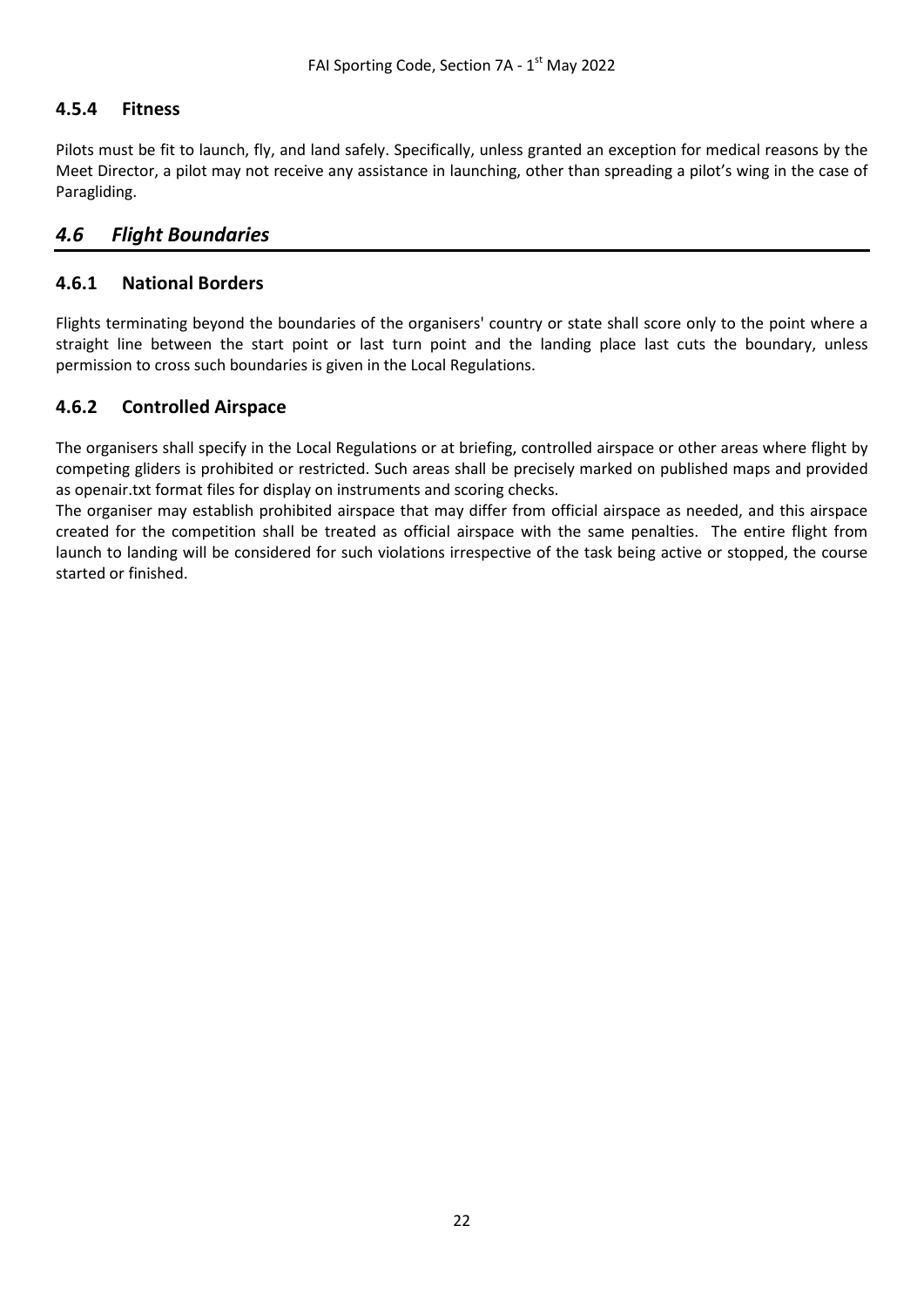## <span id="page-22-0"></span>**5 SCORING**

## <span id="page-22-1"></span>*5.1 Competition Validity*

The competition will be deemed valid for the purposes of awarding championship titles if the sum of the available points for all the tasks flown must be equal to or more than 1500 points, as determined by the authorised scoring formula.

The competition will be deemed valid for the purposes of awarding championship titles if the sum of the daily winners' scores is equal to or more than 1500 points, as determined by the authorised scoring formulas.

#### <span id="page-22-2"></span>*5.2 General*

The detailed rules for scoring  $1<sup>st</sup>$  Category competitions are now contained in the document "Sporting Code Section" 7F XC Scoring (CIVL GAP) - Centralised Cross-Country Competition Scoring System for Hang-Gliding and Paragliding". In case of conflicts between this document and the Sporting Code Section 7F XC Scoring document, the Sporting Code Section 7F XC Scoring document shall take precedence.

<span id="page-22-3"></span>Scoring formula of CIVL GAP is based upon the following definitions:

#### **5.2.1 GAP General Definitions**

The term "hang glider", in this section, covers all classes. These definitions take precedence over the ones given in the General Section.

#### 5.2.1.1 Flights

**Flight:** A flight of a hang glider, starting at take-off, and ending with the landing

**Free flight**: The part of a flight in which the hang glider is not towed, carried or assisted by another aircraft or separate external or jettisonable power source.

**Flight performance**: The achievement attained during free flight.

**Competition task** (short "task"): See Sporting Code Section 7F XC Scoring (CIVL-GAP) document.

**Competition flight**: A flight in a competition in which a pilot attempts to achieve a task as designed by the competition's task committee.

5.2.1.2 Locations and distances

**Take-off**: Place where pilots launch for the task.

**Speed section**: A timed section of the task where speed points are awarded. The pilots that complete the speed section fastest receive the most time points.

**Start of speed section (SSS)**: The location where timing of the task starts. In a task definition, this is either an exit or an entry cylinder. For an individual pilot, it's the place where he crossed that cylinder to begin flying the speed section.

**Turnpoint (TP)**: A turnpoint is a geographical point, defined by coordinates and altitude above mean sea level.

**Control zone**: A geographical area which must be reached by the pilots in the course of a competition task.

**End of speed section (ESS)**: The cylinder/line/point where timing of the task stops.

**Goal**: The finish line or cylinder defining the task's end. Can be identical to ESS, but is often chosen as a line or a smaller cylinder inside or even away from an ESS cylinder for safety reasons.

**Landing place**: The point where any part of the hang glider or its crew first touches the ground.

**Task distance**: The shortest possible distance a pilot has to fly to finish the task. This means he has to fly to the boundary of each cylinder, not the turnpoints at the cylinders' centres.

**Flown distance**: A pilot's individual achieved distance in a task.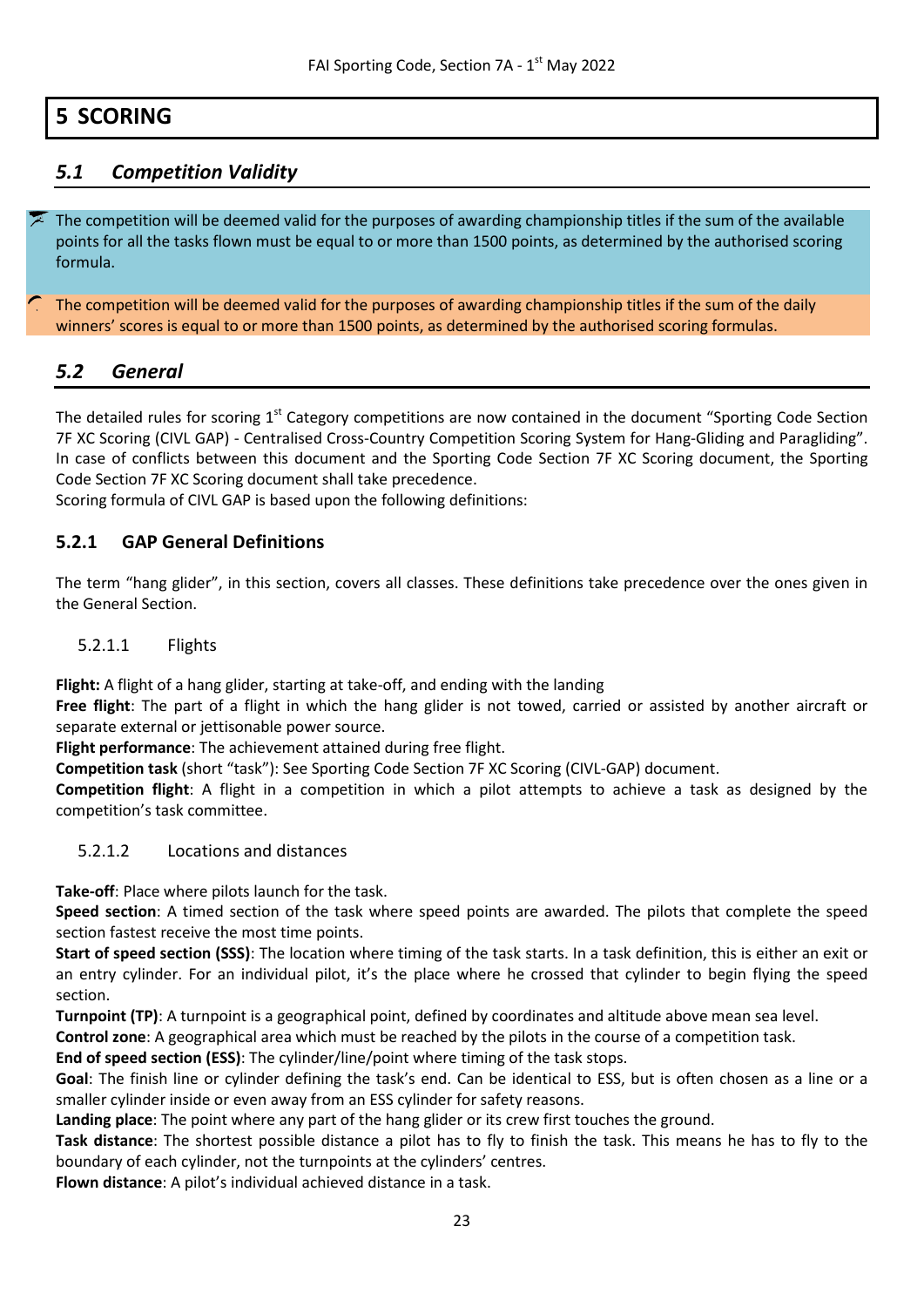**Finish point**: Either the landing place or the goal crossing point.

5.2.1.3 Times

**Race start**: The time when pilots are allowed to cross SSS and begin flying the speed section. In a race to goal task with a single start gate, this is also the start time for all pilots.

**Start time**: Time when a pilot starts flying the speed section.

**Start gate**: A timing reference for SSS. Depending on the chosen start procedure, multiple Start Gates can be available, offering pilots a choice of different race start times.

**Window open time**: The time from when pilots are allowed to launch.

**Task deadline**: The time until which pilots' flights are being scored. All distance covered after this time will not be counted for scoring.

**Finish time**: Time when a pilot crossed the ESS boundary in the required direction (exit or entry) for the first time after completing all previous portions of the task.

**Task time**: Time a pilot took to fly the speed section.

**Landing time**: The time at which any part of the hang glider or its crew first touched the ground.

#### <span id="page-23-0"></span>**5.2.2 Task types**

#### 5.2.2.1 Race task

Given a task definition, the pilots' task then consists of launching at the take-off point within the launch time window, reaching all given control zones in the given order and direction (enter or exit), including the start of speed section cylinder at a time permitted by the start procedure. A task is concluded by crossing the goal line in the direction from the last cylinder before goal with a different centre point than goal towards goal. In the absence of a goal line, the task conclusion is achieved by reaching the final turnpoint cylinder. If a task deadline is given, flights are only considered up to that time.

#### 5.2.2.2 Open distance task

In open distance tasks, the pilot's task consists of launching from the take-off point within the launch time window, reaching all given control zones in the given order and direction (enter or exit), including, if one is defined, the start cylinder at or after the given start time, and then fly the maximum distance, either along a given direction, or in a free direction if none is given, away from the last given control zone. Flights are considered up to the task deadline.

#### <span id="page-23-1"></span>**5.2.3 Task setting**

See details on task settings in Chapter 6 ofSporting Code Section 7F XC Scoring (CIVL GAP).

- Definition of a task: race and open distance.
- Definition of control zones: turnpoint cylinder.
- Definition of goal and goal line.
- Start procedures: air, ground, race to goal, elapsed time.
- Distances: task, speed section.

#### <span id="page-23-2"></span>**5.2.4 Task ranking**

#### 5.2.4.1 Overall task ranking

Pilots are ranked by their final score, in descending order. Pilots with the same score are ranked in the same position.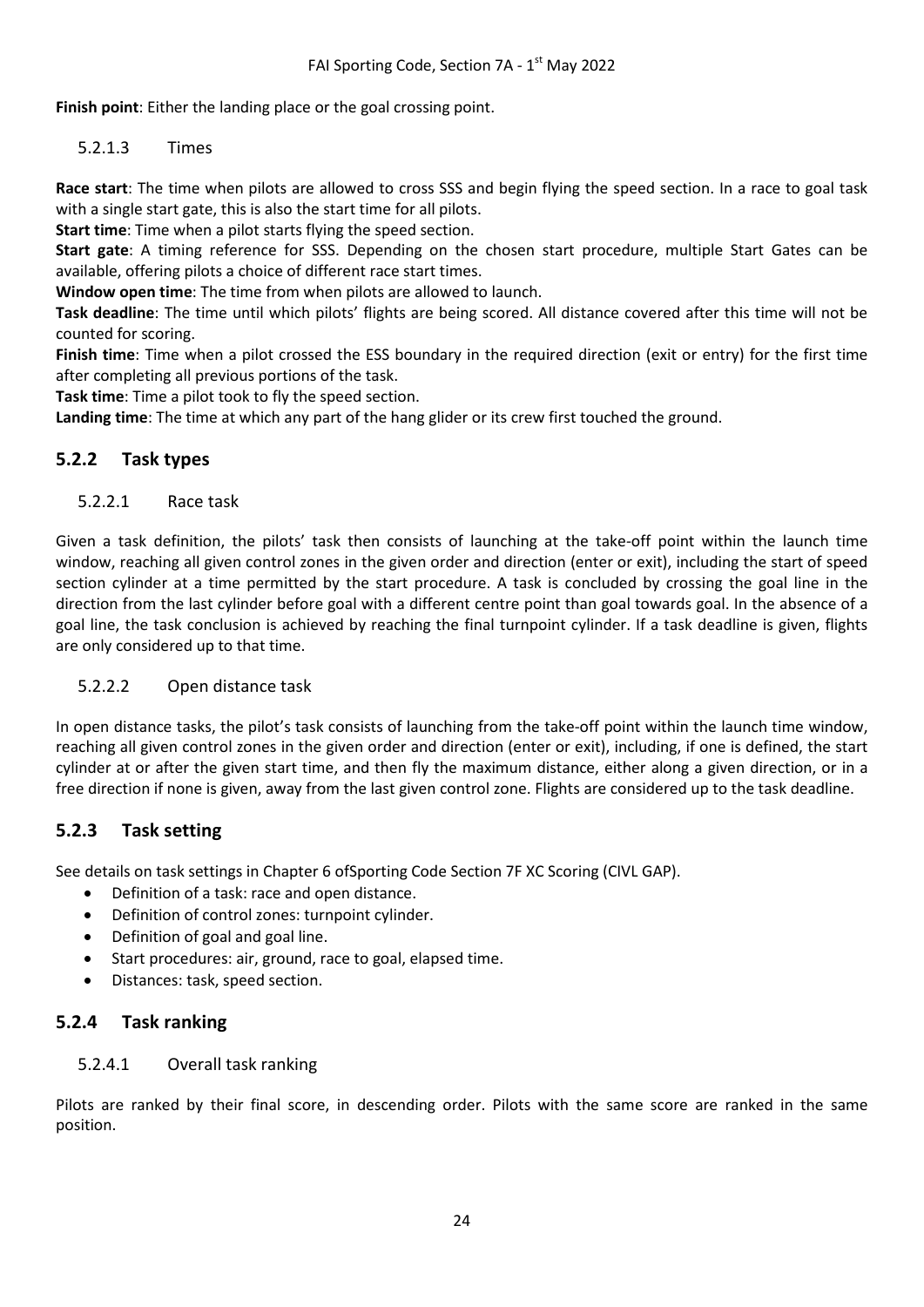#### 5.2.4.2 Female task ranking

A female task ranking is generated by exclusively listing female pilots, with the score they achieved in the overall task ranking. Female pilots with the same score are ranked in the same position.

#### 5.2.4.3 Nation task ranking

For the nation task ranking, except for the Women's World Championships, the scores of the three best-ranked pilots of each national team are added up to create each nation's task score. For the nation task ranking at the Women's World Championships, the scores of the two best-ranked pilots of each national team are added up to create each nation's task score. The nations are then ranked by their score, in descending order. Nations with the same score are ranked in the same position.

For the nation task ranking, the scores of the two best-ranked pilots of each national team are added up to create each nation's task score. The nations are then ranked by their score, in descending order. Nations with the same score are ranked in the same position.

#### <span id="page-24-0"></span>**5.2.5 Competition ranking**

#### 5.2.5.1 Overall competition ranking

The competition overall score of a pilot is calculated by adding up all of his task scores. Pilots are then ranked according to their overall total score, in descending order, for the overall competition ranking. Pilots with the same score are ranked in the same position.

The overall score of a pilot is calculated by using the FTV algorithm described in the Sporting Code Section 7F XC Scoring (CIVL GAP) document. For competitions with up to 6 planned tasks, an FTV factor of 0.2 is used. For competitions with 7 or more planned tasks, an FTV factor of 0.25 is used. Pilots are then ranked according to their overall score, in descending order, for the overall competition ranking.[13](#page-25-9)

#### 5.2.5.2 Female competition ranking

The female competition ranking is generated by exclusively listing female pilots, with the score they achieved in the overall competition ranking.

#### 5.2.5.3 Nation competition ranking

The competition score of a nation is calculated by adding up all of that nation's task scores. Nations are then ranked according to their competition total score, in descending order, for the nation competition ranking.

#### 5.2.5.4 Ties

Ties are permitted.

**.** 

<sup>&</sup>lt;sup>13</sup>Organisers of Category 2 competitions are free to choose whether they want to use FTV for overall scores. Especially for shorter competitions with fewer than 4 tasks, using the traditional method (adding up all task scores for each pilot) may be more suitable.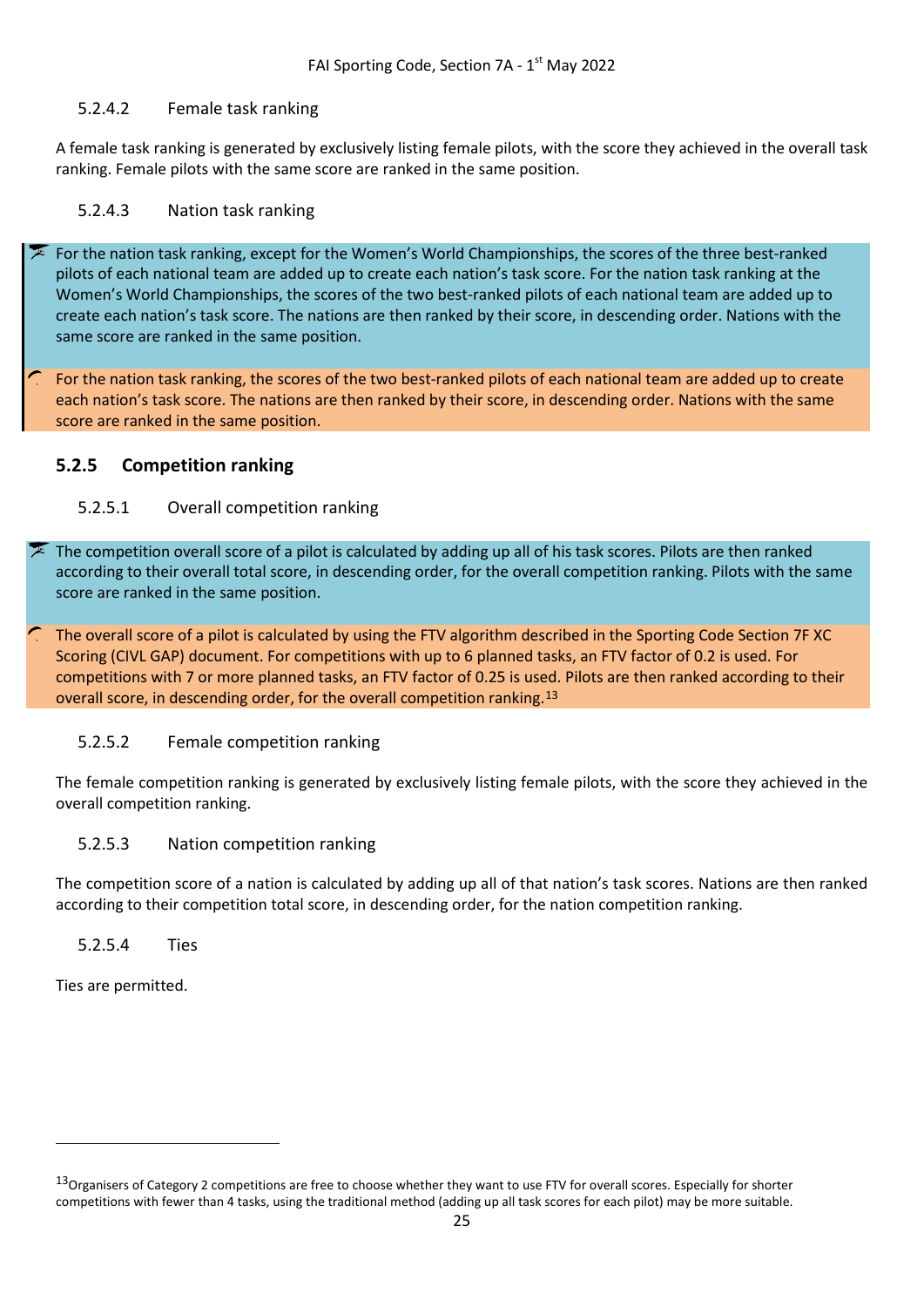## <span id="page-25-0"></span>*5.3 Scoring Systems*

#### <span id="page-25-1"></span>**5.3.1 Competition Scoring**

The object of the scoring program is to reward pilots for their performances as fairly as possible. A scoring program that has been approved by CIVL which implements the latest, CIVL approved, GAP formula as defined by the most current edition of "Sporting Code Section 7F XC Scoring" must be used for competition scoring. The latest edition of "Sporting Code Section 7F XC Scoring", which describes the current version of the GAP formula, is available from the FAI office or from the CIVL website.

#### <span id="page-25-2"></span>**5.3.2 Approved Programs**

The FS (Flight Scoring) program is approved by CIVL. It is available free of charge at: http://fs.fai.org NaviterSeeYou and CompCheck with PWC formula may be used only with CIVL Bureau approval.

#### <span id="page-25-3"></span>**5.3.3 Nominal Parameters**

The nominal scoring parameters, as defined by "Sporting Code Section 7F XC Scoring", are published in the Local Regulations. They may be modified during the first Team Leader briefing, prior to the start of the first task. They must not be changed after the start of the first task.

#### <span id="page-25-4"></span>**5.3.4 Use of Filters**

Some scoring programmes permit the use of filters when calculating results. In Category 1 events where guest pilots are permitted e.g. Continental Championships, guest pilots may not be filtered out when calculating results as their presence will already have affected relative performances during the task and may also have affected the lead coefficient in the flight verification program.

#### <span id="page-25-5"></span>*5.4 Non-Scoring*

#### <span id="page-25-6"></span>**5.4.1 Did Not Fly (DNF)**

A pilot who is present at the launch site for the task but decides not to fly shall score zero and shall be indicated as DNF on the score sheet.

#### <span id="page-25-7"></span>**5.4.2 Disqualified (DSQ)**

A pilot who is disqualified is to score zero and be indicated as DSQ on the score sheet for that task and all subsequent tasks.

#### <span id="page-25-8"></span>**5.4.3 Absent (ABS)**

<span id="page-25-9"></span>A pilot who withdraws due to illness or accident shall be marked as ABS (absent) for all subsequent tasks and no longer be counted in the group or class for the purposes of scoring for each task that he remains unfit to fly. A pilot who withdraws due to an equipment problem may also be marked as ABS subject to approval by the Safety Director; any such pilot is to continue to be shown as ABS for subsequent tasks until the Safety Director has approved repaired or replacement equipment.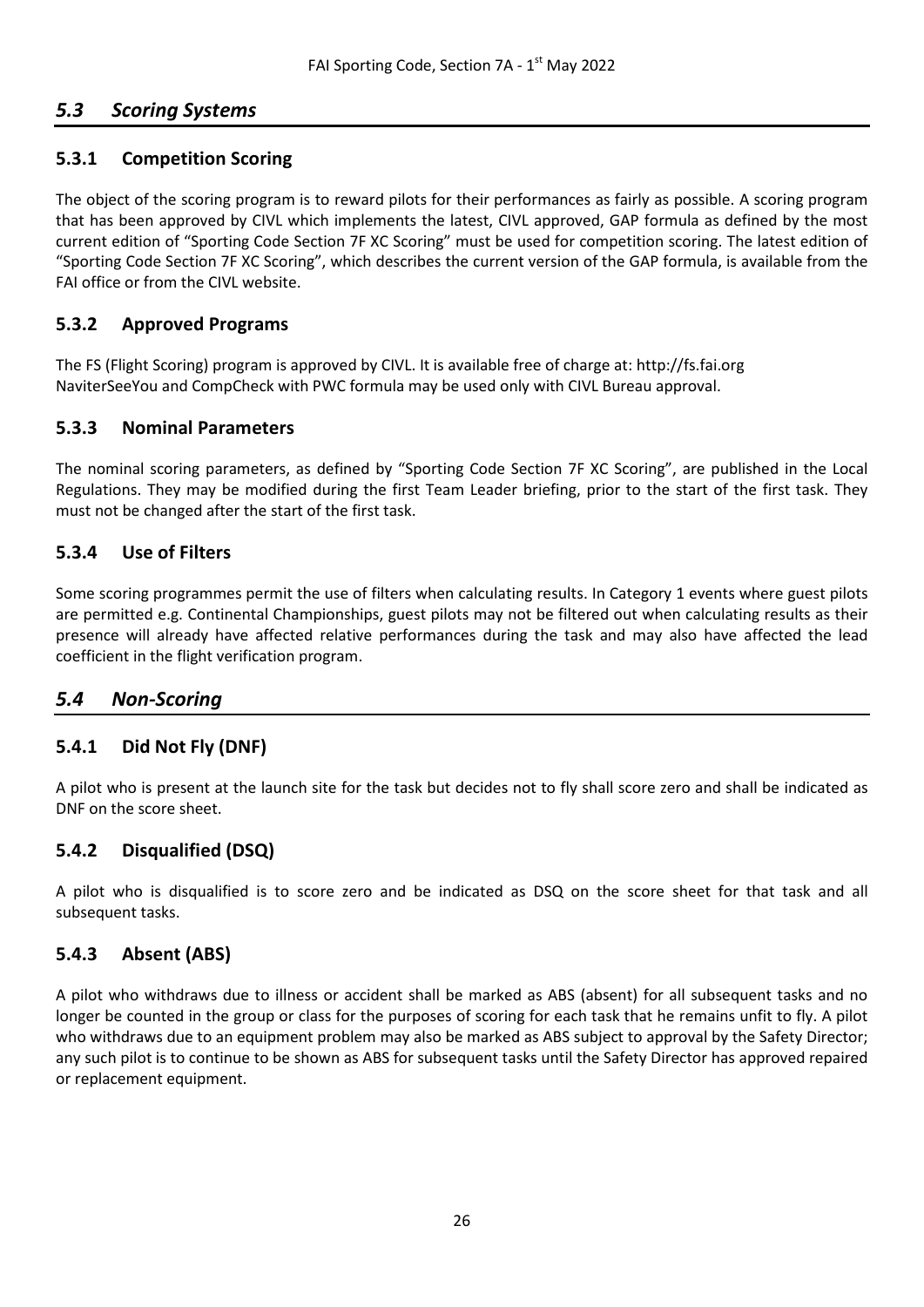## <span id="page-26-0"></span>*5.5 Compensating Scores*

#### <span id="page-26-1"></span>**5.5.1 Assisting Injured Pilots**

If a pilot lands and limits their flight to help another pilot, his score for the day shall be his average day-weighted score averaged over their previous task scores; as the meet progresses that score will be adjusted after each task. The scorer and Meet director may analyze the pilot's tracklog to confirm that prior to landing to help, the pilot was in a position to continue flying the task competitively. The Meet Director may, instead, award extra points. For guidelines to procedures concerning pilots in danger, see Common Section 7 Chapter 11.

#### <span id="page-26-2"></span>**5.5.2 Result of Complaint or Protest**

If a protest from a pilot or group of pilots calls for the retrospective cancellation of a scored task, the jury must consider the position of other pilots in the competition. If the protest is justified, the jury should consider how to compensate the affected pilots, but should only consider cancelling the task if there is no other fair option.

#### <span id="page-26-3"></span>**5.5.3 Score Sheets**

Scores shall be labelled "Provisional" and "Official" as appropriate, and marked with the date and time of issue. If there are no complaints or unresolved protests or issues, the score sheets must be labelled 'Official' on a daily basis before the pilots' briefing. The results of all previous tasks must be labelled 'Official' before the pilots briefing on the last day of the competition.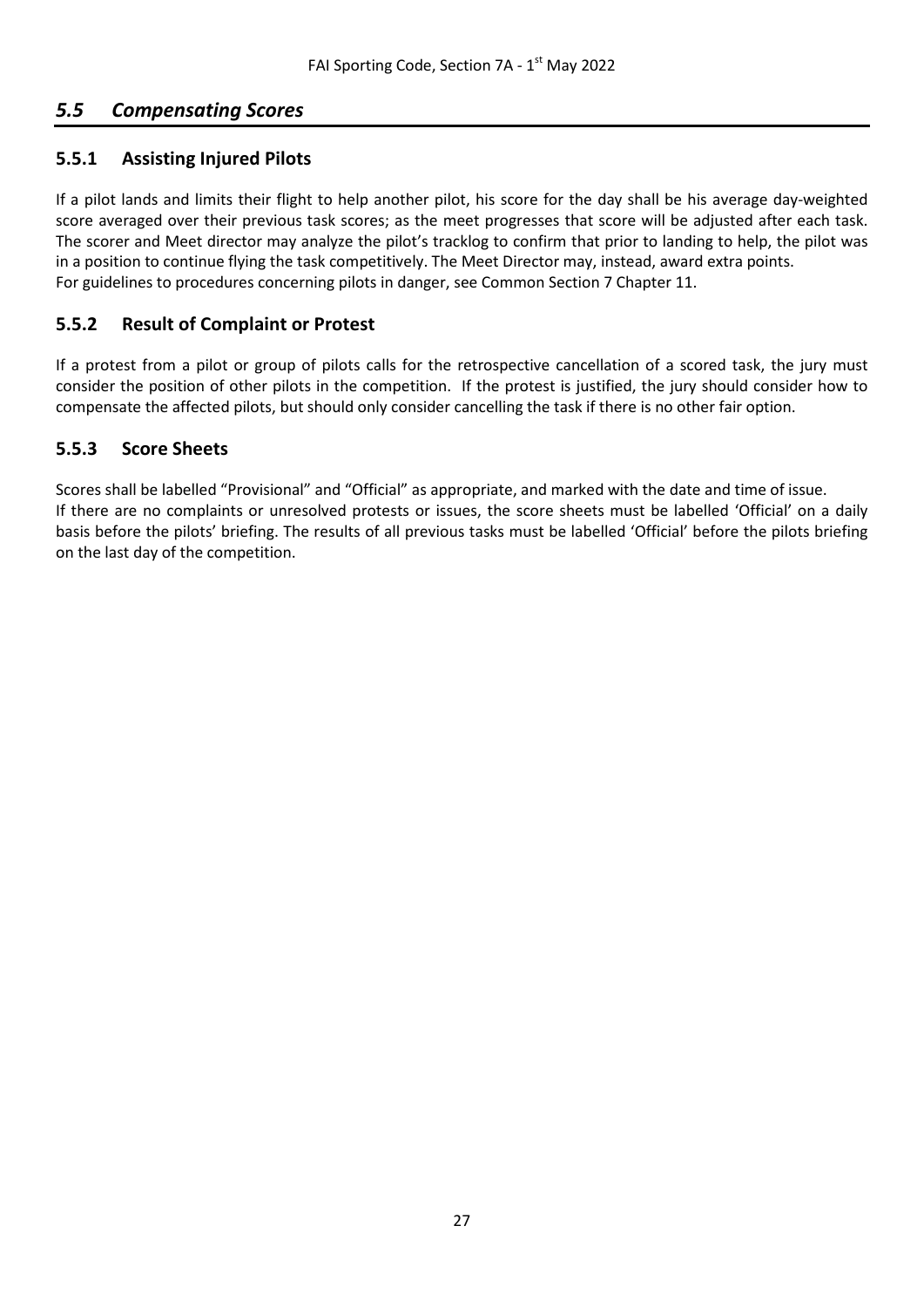## **6 PENALTIES**

### <span id="page-27-1"></span><span id="page-27-0"></span>*6.1 Permitted Penalties*

The Meet Director shall impose penalties for infringement of, or non-compliance with, any rule or Local Regulation. The severity of the penalties may range from a warning, as a minimum to disqualification as appropriate for the offence. Except where otherwise stated in Section 7A or in the Local Regulations for the event, the penalties imposed by the Meet Director shall be at his discretion and may be one of the following:

- Warning.
- Operational disadvantage.
- Deduction of points. This may be a finite number of points or a percentage of the winner's score. A finite number may be up to the entire score of a pilot for that day.
- Alteration of placing order.
- Disqualification.

#### <span id="page-27-2"></span>*6.2 Application of Penalties*

The Meet Director shall be consistent in the application of penalties but may increase these penalties for repetition of the same offence by one or more competitors. Where there is more than one infringement of a rule by a pilot in a single flight, and where progressive penalties are specified for that infringement, then the Meet Director may impose more than one penalty.

#### <span id="page-27-3"></span>**6.2.1 Penalty for day winner**

Where a pilot is penalized with a "zero for the day" and that pilot is the day winner, they shall be scored as absent (ABS) and listed as penalized. If, once the day winner is scored as ABS, the next pilot who would then be the day winner is also penalized with a "zero for the day", he shall also be scored as absent (ABS), until there is a day winner without a "zero for the day" penalty. The intent of this rule is to remove this pilot's influence from the day's score.

#### <span id="page-27-4"></span>*6.3 Specific Penalties*

The following penalties will apply:

#### • **Violation of restricted airspace.**

As an aid to competitors and when reasonably possible with the scoring system, pilots that fly closer than100m vertically or horizontally to prohibited airspace will be listed in the scores for each task without penalty.

More than 30 m vertically or horizontally within the restricted airspace: zero for the day.

Vertical Airspace Infringement Penalties: Between XX and zero metres outside the prohibited airspace: linear penalty from zero to YY percent of pilots' points. Between zero to 30 metres inside the prohibited airspace: linear penalty from YY to 100 percent of pilots' points.

The values of XX and YY are defined in the local regulations.

#### • **Cloud flying.**

Cloud flying is prohibited and it is unsporting to gain an advantage by flying in cloud, and unsafe to fly in cloud because visual references are lost and it is impossible to maintain a safe separation from other pilots.

Cloud flying is defined as any part of the glider or the pilot disappearing from the view of observers or pilots close to him or her.

Pilots who climb too close to an active cloud in a strong thermal to the extent that they are not able to control their altitude may also be deemed to be cloud flying.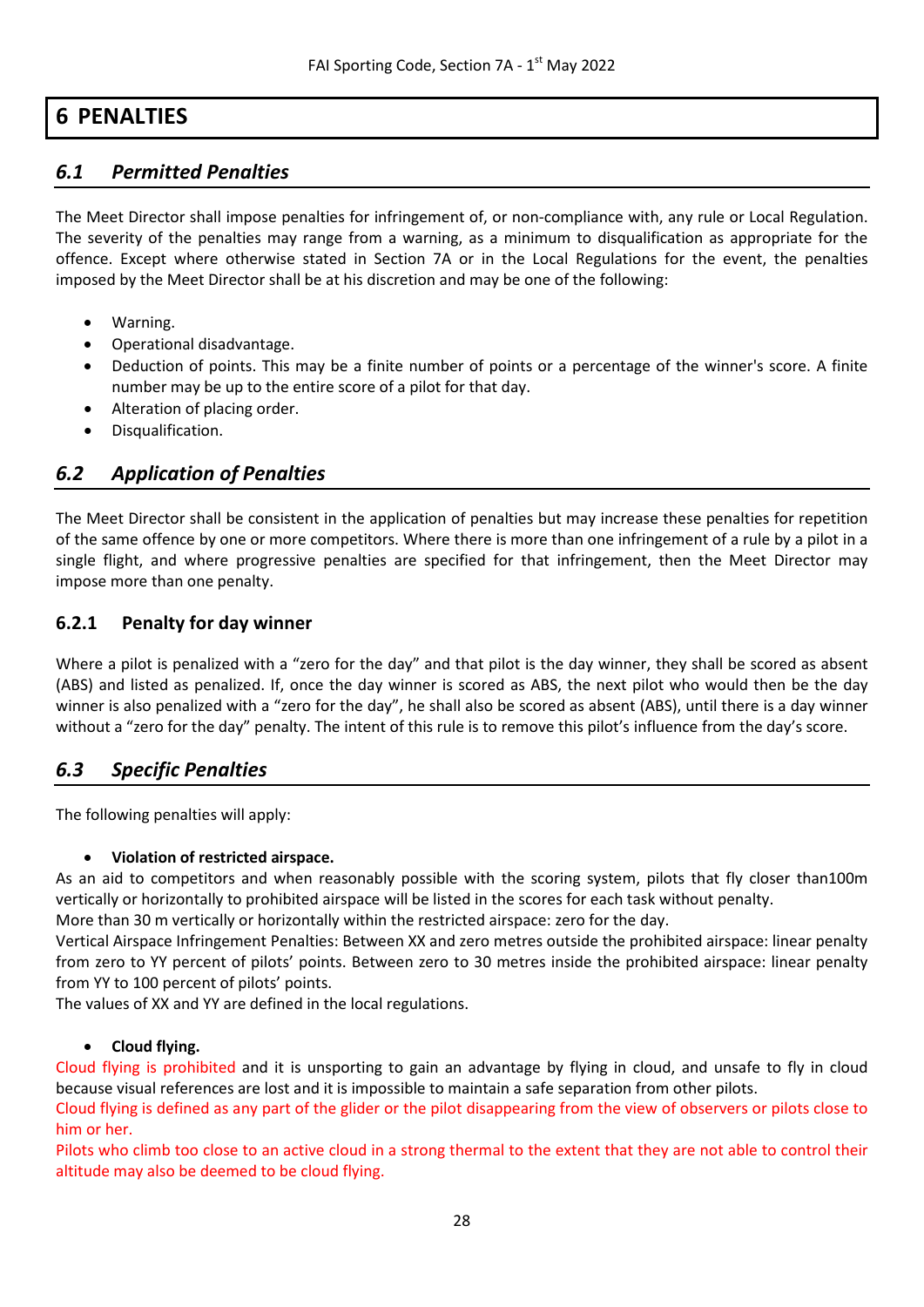Since it is against the law to climb up the side of a cloud above the transition level, this may not be an acceptable excuse for being higher than other pilots in the case of a complaint.

It is the responsibility of the competitors to report cloud flying to the MD or the TD

If a pilot is inadvertently sucked into cloud, the onus is on that pilot to demonstrate that no advantage was gained. A pilot's tracklogs will be checked to determine whether advantage was gained by cloud flying whenever:

• They are observed by a competition official or air marshal going into cloud and completely disappearing from view or,

• At least 2 pilots witness the accused going up into cloud and disappearing from view and taking advantage from this action or,

• The Meet Director at his discretion reviews track log data that appears to show advantage being taken by cloud flying.

## **6.3 Specific Penalties**

#### Cloud flying.

1<sup>st</sup> offence: 10 points

2<sup>nd</sup>offence: formula below

$$
Pts_{penalty} = 1000 * min\left(1, \frac{1 - 1.05^{depth}}{1 - 1.05^f}\right)
$$

 $f = 100$ :

The penalty reaches 1000 points when depth  $\geq 100$ m.

3<sup>rd</sup>offence: expelled from the competition. •

#### • **Dangerous and aggressive flying. Wrong turn direction**

 $1<sup>st</sup>$  offence: warning.

2<sup>nd</sup> offence: 100 points, doubled for every subsequent offence.

#### • **Flying without a Live-Tracker(If Live-Tracking is mandatory)**

 $1<sup>st</sup>$  offence: warning.  $2<sup>nd</sup>$  offence: zero for the day.

#### • **Aerobatics after reaching the goal line.**

 $1<sup>st</sup>$  offence: warning. 2<sup>nd</sup> offence: 100 points, doubled for every subsequent offence.

#### • **Too much ballast.**

 $1<sup>st</sup>$  offence: 100 points. 2<sup>nd</sup> offence: zero points for the task.  $3<sup>rd</sup>$  offence: expulsion from the competition.

In the case where task has been stopped or cancelled and a penalty cannot be given because the task has not been scored, a pilot will receive a  $1<sup>st</sup>$  offence penalty in the form of Official warning.

• **Top Landing without permission after the launch window is open:**

## 1st offence: 100 points, doubled for every subsequent offence.

• **Early start**

Scored only for distance between launch and the start gate.

Early start in Hang-gliding (Jump The Gun feature)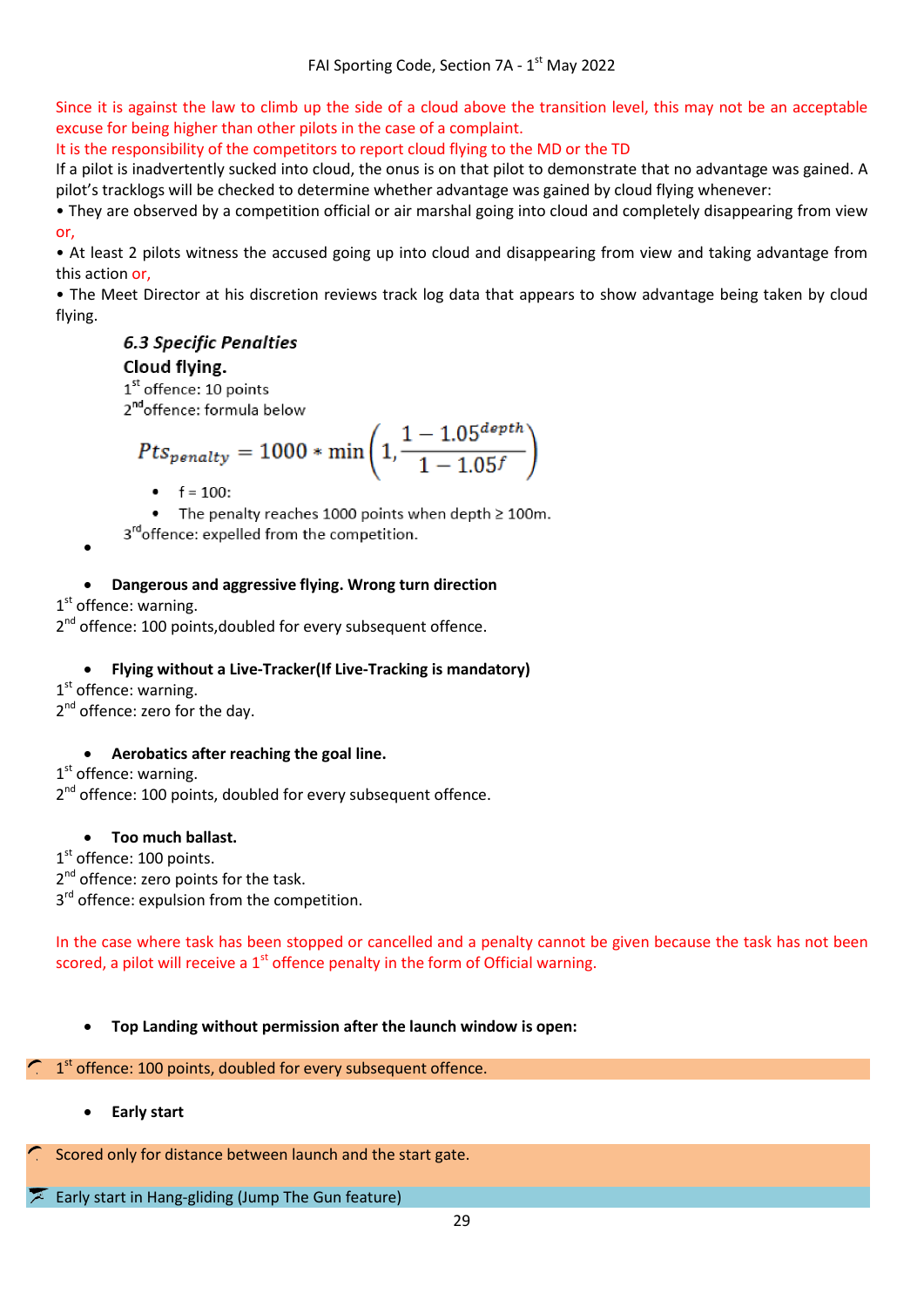A maximum early start of X seconds is allowed, as it is considered as a safety feature in potential crowded environment. Early start is penalized in FS by a factor of Y points per second of early start time. By default, the penalty is 1 point for every 2 seconds, up to a maximum of 300 seconds. Early start of more than X seconds is scored as minimum distance. The penalty factor and maximum time may be adjusted for local conditions and must be stated in the local regulations if they differ from the default values.

#### • **Airworthiness non-compliance**

The normal penalty for non-compliance is a 20% reduction in score for the last task flown. If during a subsequent task the glider is again found to be non-compliant a 0 score will result for that task. At the discretion of the Meet Director a lesser penalty may be applied in cases due to extenuating circumstances.

Controls and penalties according to the CIVL Competition Class document, Annex B.

#### • **General**

Not following competition officials' directions, abusive behaviour towards competition officials or other pilots, dangerous flying, VOX use, maliciously showing the stopped task sign, reporting landed too late after flight etc. Penalties at the Meet Director's discretion.

#### • **Live trackers**

Failure to return the Tracker or flight instrument to the headquarters as soon as possible after landing is considered unsporting behaviour. The Meet Director may impose penalties as they considers appropriate.

#### <span id="page-29-0"></span>**6.3.1 Cloud Flying**

It is unsporting to gain an advantage by flying in cloud, and unsafe to fly in cloud because visual references are lost and it is impossible to maintain a safe separation from other pilots. If a pilot is inadvertently sucked into cloud, the onus is on that pilot to demonstrate that no advantage was gained.

A pilot's tracklogs will be checked to determine whether advantage was gained by cloud flying whenever:

- They are observed by a competition official or air marshal going into cloud and completely disappearing from view
- At least 2 pilots witness the accused going up into cloud and disappearing from view and taking advantage from this action
- The Meet Director at his discretion reviews track log data that appears to show advantage being taken by cloud flying.

#### <span id="page-29-1"></span>**6.3.2 Altitude Verification**

Local airspace is defined using height above ground level (AGL) or Mean Sea Level (MSL) height relative to local airports (both based on the barometric altitude using the QNH of the day), and for the upper ceiling levels, standard pressure flight level based on QNE. For tasks that have local airspace defined by the barometric altitude based on QNH, the organiser will provide an official reference altitude in both feet and meters for the launch point for the day (this will always be the same for the same site), and a pressure setting (QNH) for the flying day (this will change each day with the weather). This information to be clearly displayed on the task board.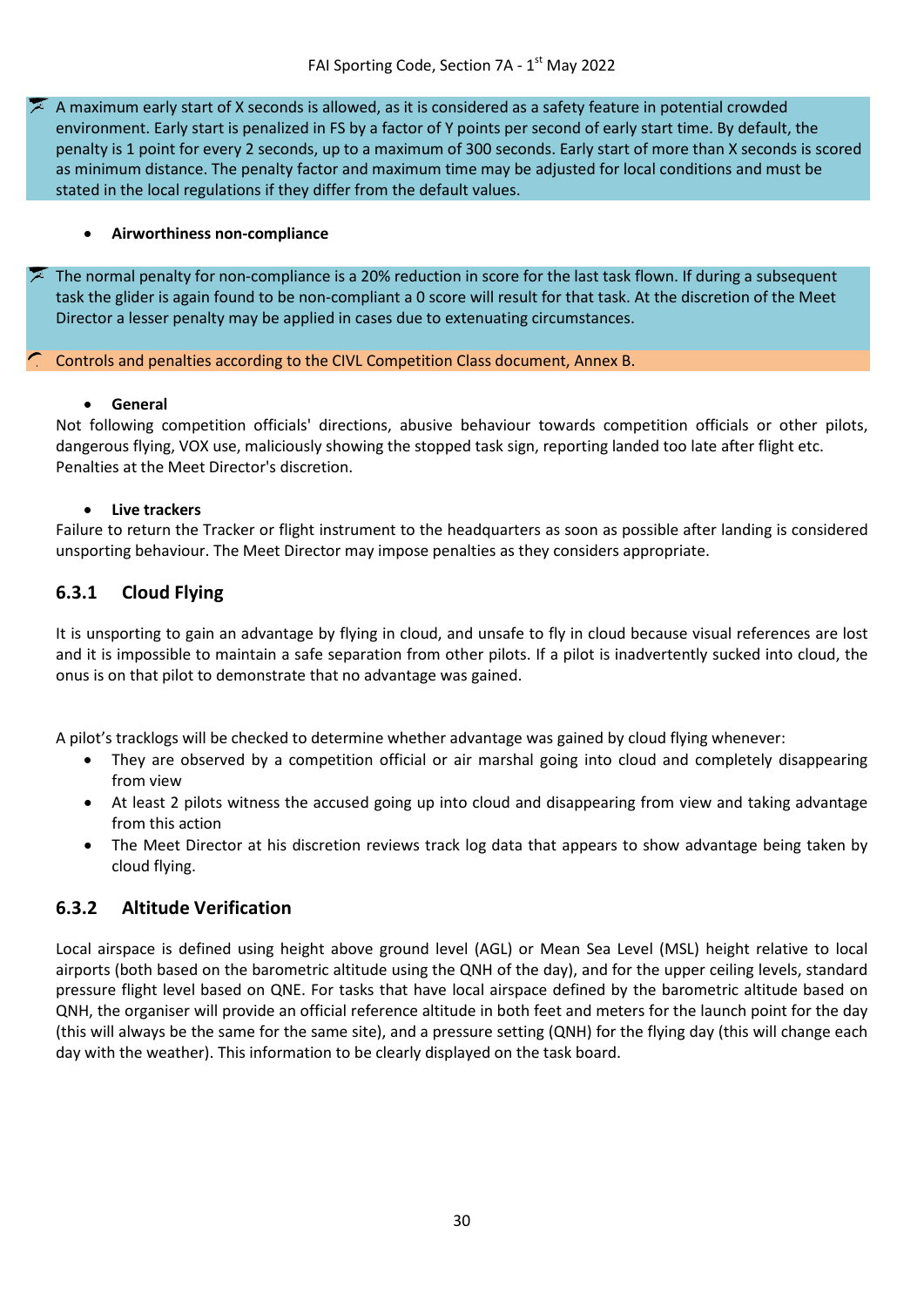## <span id="page-30-0"></span>**6.3.3 Collision Avoidance**

Competitors shall at all times adhere to the international rules of the air *(published by ICAO)*. Ridge soaring, turning and landing patterns shall be complied with, and a proper lookout kept at all times. A glider joining another in a thermal shall circle in the same direction as that established by the first regardless of height separation. All pilots must read and understand the explanation of proper thermal procedures, presented in "Thermalling rules and Techniques" - Chapter 3 of Sporting Code Section 7 Guidelines and Templates. Failure to follow these guidelines may result in penalties to the pilot concerned including disqualification from the event.

A competitor involved in a collision in the air must not continue the flight if the structural integrity of his glider is in doubt.

#### <span id="page-30-1"></span>**6.3.4 Trimming of a Glider**

Pilots are reminded that any glider shall be flown within the limitations of the certificate of airworthiness. Modifications to a glider that take it outside of its certification are not permitted. No trim tabs or other device other than the brakes and foot-based accelerator system are allowed to be used to alter airspeed in flight. Any such device found to adjust the length of the risers or change the functionality of the speed system will be regarded as cheating, and penalties applied accordingly.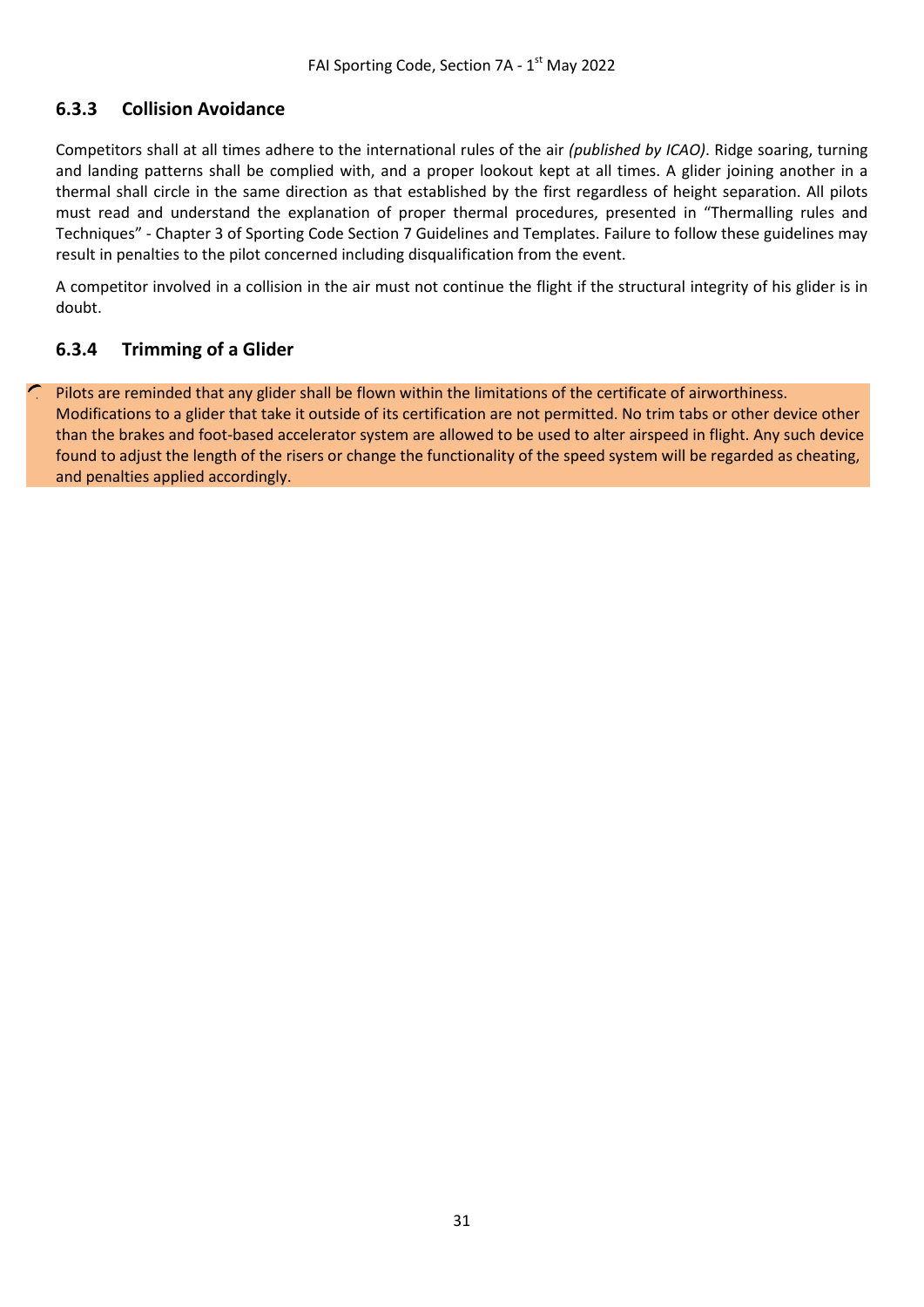## <span id="page-31-0"></span>**7 COMPLAINTS AND PROTESTS**

The Competition Organiser shall keep and archive all competition materiel that might be useful as evidence for at least 90 days after the end of the event, or until an appeal has been treated (see General Section Chapter 6).

## <span id="page-31-1"></span>*7.1 Complaints*

A complaint should be made to the Meet Director or his Deputy, preferably by the Team leader, in writing in English. It must be made within 4 hours of the publication of the provisional results posted on the headquarters official board. If provisional results are published after 22:00h, the complaint deadline shall be no earlier than 11:00h the next day.

For the last two competition tasks, complaints must be submitted no later than 1 hour after the publication of the provisional results that are posted on the headquarters official board.

Complaints will be dealt with expeditiously.

The Local Regulations may adjust the complaint deadlines.

<span id="page-31-2"></span>Complaints and rulings on complaints shall be published on the headquarters official board.

## *7.2 Protests*

If the complainant is not satisfied with the Meet Director's response, a protest may be made to the Meet Director or his Deputy, preferably by the Team leader, in writing in English, within 12 hours of the result of the complaint being published at the main headquarters. The Meet Director will immediately pass the protest to the Jury President.

For the last two competition tasks, protests must be submitted within 1 hour of the publication of the ruling on the complaint.

Protests and rulings on protests shall be published on the headquarters official board.

The Local Regulations may adjust the protest deadlines specified above.

The protest fee is defined in the Local Regulations. It must not be larger than \$50 US, or €50 for championships held on the European Continent. It will be returned if the protest is upheld.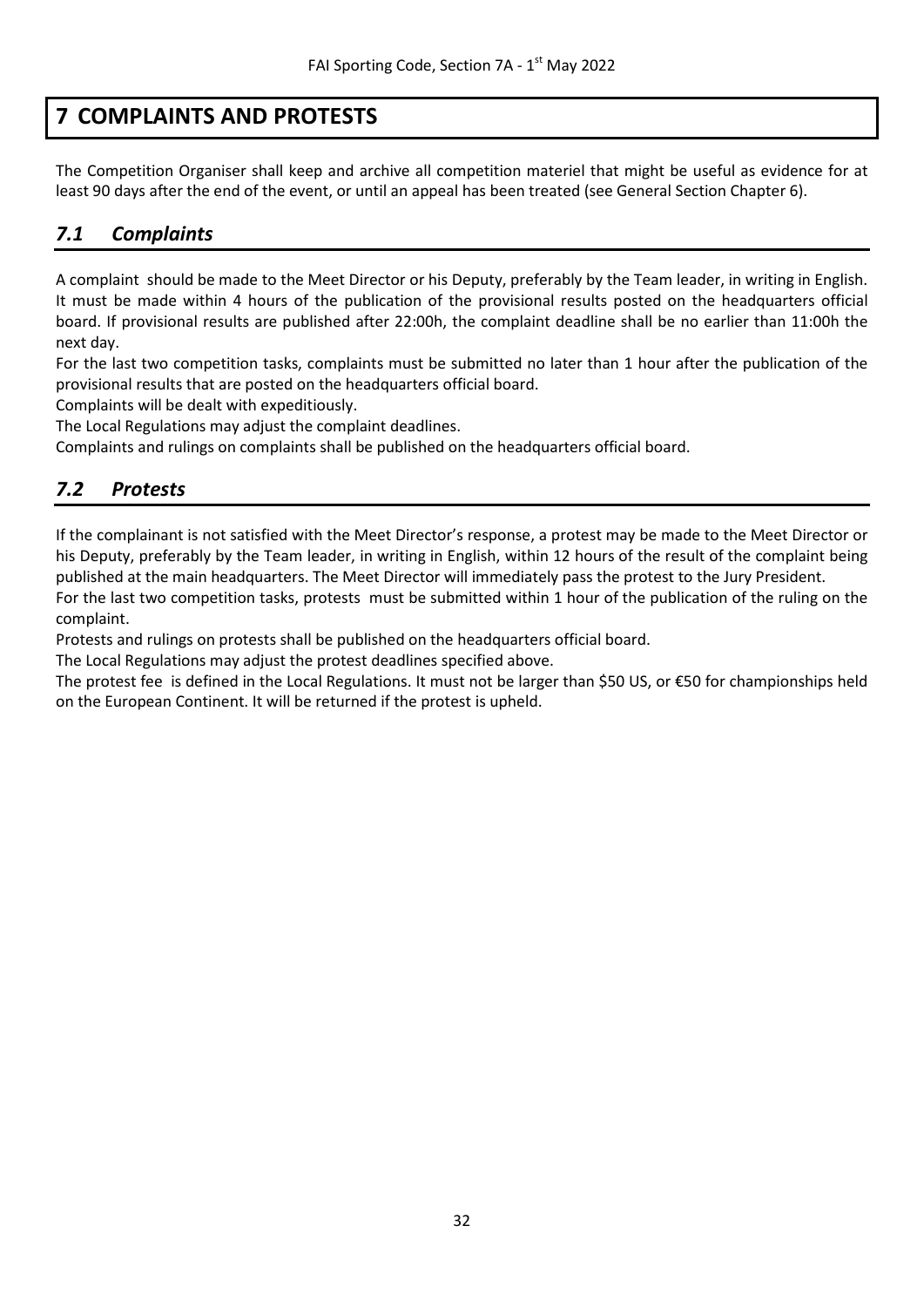## <span id="page-32-0"></span>**8 EQUIPMENT AIRWORTHINESS & SAFETY STANDARDS**

## <span id="page-32-1"></span>*8.1 General*

#### <span id="page-32-2"></span>**8.1.1 Airworthiness Standards**

Each glider shall be flown within the limitations of its certificate of airworthiness or permit to fly and its manufacturer's published limitations.

<span id="page-32-3"></span>Aerobatic manoeuvres are prohibited.

#### **8.1.2 Proof of Airworthiness**

Upon registration, pilots are required to sign the Certified Glider Certificate provided as Appendix V and VI to this document. The organisers have the right to refuse any glider not of acceptable standard or configuration.

#### <span id="page-32-4"></span>**8.1.3 Change in Glider Configuration or Construction**

A glider shall fly throughout the championships as a single structural entity using the same standard of components used on the first day.

Modifications to a glider that take the glider outside of its certification are not permitted. Concessions to this rule are made to cover the case of essential repairs.

Any major damage shall be reported to the Meet Director without delay and the glider may then be repaired. Any replacement parts must conform exactly to the original specifications. If permission is given by the Meet Director to replace the glider temporarily or permanently for reasons of damage or loss or theft beyond the control of the pilot, it may be replaced by an identical make and model, or one of similar or lower performance and eligible to fly in the same class.

#### <span id="page-32-5"></span>**8.1.4 Airworthiness Checks**

At any time during the championships the organisers and officials have the right to inspect any competing glider and, if necessary, ground it for safety reasons. The organisers may also apply any other penalties listed in these rules and the Local Regulations for non-compliance with class or airworthiness standards. All competing pilots are to cooperate with the organisers and officials.

<span id="page-32-6"></span>The organiser shall provide all necessary means to control gliders airworthiness.

#### *8.2 Airworthiness Standards of Hang Gliders*

#### <span id="page-32-7"></span>**8.2.1 Classification**

Prototypes are not permitted to fly.

Each glider must have a serial number for identification.

Hang gliders permitted to fly must fall into one of the two following categories: certified or uncertified.

Local Regulations may state that uncertified hang gliders are not permitted. If so, the organisers must declare this intention at the time of bidding

#### <span id="page-32-8"></span>**8.2.2 Certified Hang Gliders**

Hang gliders of a make and model for which there is airworthiness approval issued either by the BHPA, DHV, HGMA or similar testing body and which have not been altered in any way since manufacture that would affect this certification. Sprogs must be set within the certified range.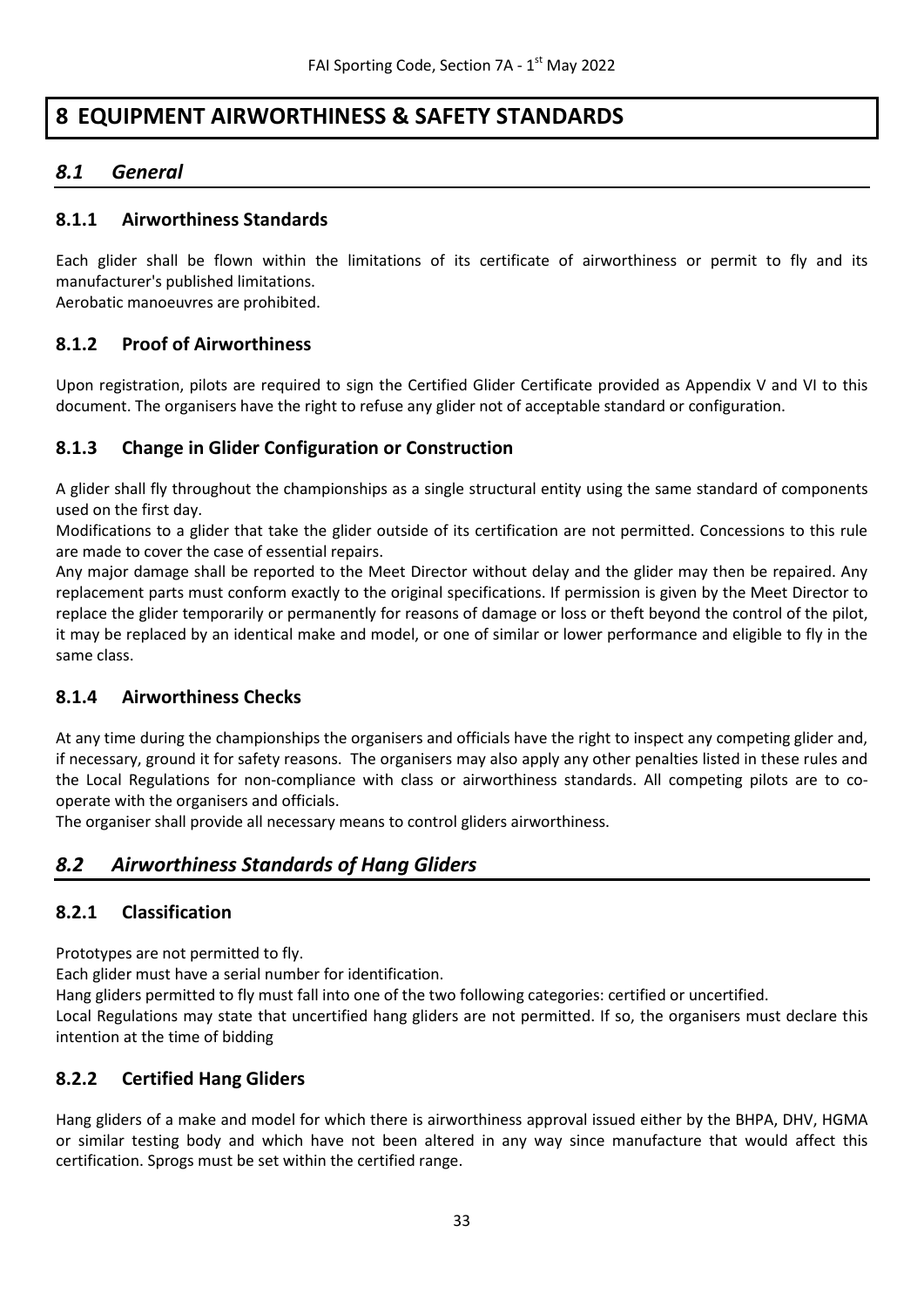## <span id="page-33-0"></span>**8.2.3 Uncertified Hang Gliders**

These are production model hang gliders which have been available for sale for a minimum of 4 months and which have not yet obtained airworthiness approval, or certified models which have been altered from the certified configuration.

Uncertified gliders are allowed to fly only if the pilot or manufacturer can produce pitch and load test results for the glider model and size. Pitch test results must specify the sprog and VG settings used during testing.

#### <span id="page-33-1"></span>**8.2.4 Strength and Structural Limits**

Hang gliders must comply with the load test certification standards of the HGMA, BHPA, DHV, or similar testing body. The additional standards in 8.2.5 override the certified configuration of a glider.

#### <span id="page-33-2"></span>**8.2.5 Additional Standards**

#### 8.2.5.1 Sprogs

Sprogs must be set within the allowed tolerance (1 degree from manufacturer settings). Organisers and officials may measure and record sprog settings.

#### 8.2.5.2 Load Test

All structurally relevant components in the flown configuration (for example crossbar, uprights, leading edges, keel, speedbar, rigging cables) on the glider must have undergone a static load test to positive 6G / negative 3G as part of the certification tests by one of the certification organisations.

#### 8.2.5.3 Wires

Minimum diameter of any structural external wire cables is 1.9 mm or 5/64 inches.

#### 8.2.5.4 Side and Rigging Wires

Where an external compression strut is braced with rigging wires they must attach within 10cm of the point where the compression load is applied.

Side-wires shall attach to A-frames at no more than 10cm above the plane of the control tube, measured when the glider is resting on a horizontal surface.

*Explanatory Notes: References to compression struts and rigging wires refer to the loads placed on parts of a glider by flight stresses. Gliders with cantilevered wings do not apply compression loads to the uprights, while in general, Class 1 gliders have uprights which are under compression in flight.*

*Control cables are not deemed to be structural.*

*Any external part of the glider which has compression loads placed upon it during flight is an "external compression strut", and therefore bracing wires attached to it shall conform to these rules.*

*Where the terminology or definitions which are used in these rules are in question with any particular glider, the relevant protest committee will provide a ruling.*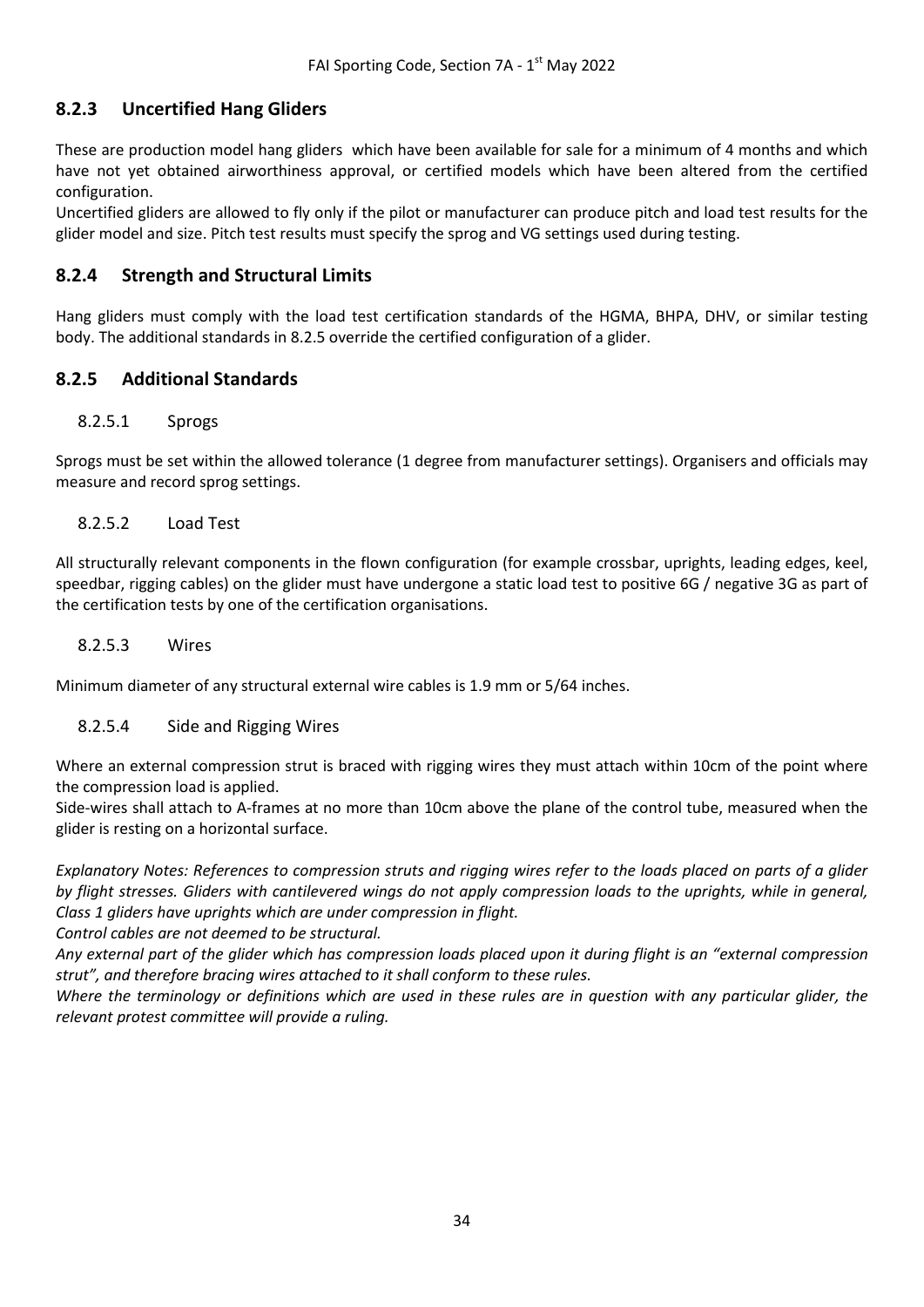#### 8.2.5.5 Control Bar

If a control bar is load bearing and made of materials other than metal, it must have an internal rigging cable that serves as a structural backup. The internal rigging cable can be of metallic or non-metallic material and must be strong enough to withstand the shock load from the lateral force of breaking an undamaged control bar in flight. If a non-metallic control bar does not show clear evidence of an internal rigging cable (for example end pins or vibration when tapped) the pilot must supply a manufacturer's affidavit verifying the presence of a cable in the control bar tube.

#### 8.2.5.6 Visibility

In Class 1, 5 and Sport, to improve visibility, all competitor gliders must display either very visible leading edges or a high contrast nose cone. Most visible colours are day-glow yellow, orange and green.

#### 8.2.5.7 Electrical Auxiliary motors (Class 2)

Where an electrical auxiliary motor is fitted to a Class 2 hang glider, the glider must either be certified in that configuration by the manufacturer, or must comply with 8.2.3 Uncertified Hang Gliders.

## <span id="page-34-0"></span>*8.3 Airworthiness Standards of Other Hang Gliding Equipment*

#### <span id="page-34-1"></span>**8.3.1 Pilot Suspension Systems**

The pilot suspension must include a non-metallic load bearing material of minimum 50mm<sup>2</sup> cross-section area (normal material Nylon woven webbing with 1000kg breaking strain). The attachment loop must have a backup, which bypasses any mechanical devices and either the main, or backup must be non-metallic. If an integral (one piece) harness suspension/hook-in system is employed, the backup may have a mechanical link which allows it to loop around the keel and attach to itself independently of the primary system

#### <span id="page-34-2"></span>**8.3.2 Rescue Parachutes**

A serviceable rescue parachute must be carried, capable of deployment by both the right and left hand of the pilot in a normal flying attitude.

#### <span id="page-34-3"></span>**8.3.3 Helmets**

All pilots competing in 1st Category events must wear a helmet certified to either EN966 (HPG), EN1077-A and –B (Snow Sports), ASTM 2040 (Snow Sports) or Snell RS-98, at all times while flying. A helmet is not compulsory in hang gliders with enclosed cockpits if it will restrict pilot vision

#### <span id="page-34-4"></span>**8.3.4 Ballast**

Pilots must comply with the weight limitations set by the glider airworthiness standards.

The pilot's weight is defined as body weight when dressed in jeans, shirt and underwear.

Weight can be measured at take-off or landing at the request of the organisers.

Pilots may carry jettisonable ballast only in the form of fine sand or water. A pilot must avoid dropping ballast at any time or in a manner likely to affect other competing gliders or third parties.

The weight limit for all equipment (without glider), extra clothes and ballast is 25 kg. If a pilot is equipped with a second parachute, the weight limit is 28 kg.

The organiser will provide a weight measurement scale. Pilots' nominal weight may be checked at registration. Pilots may be weighted before taking-off or after landing.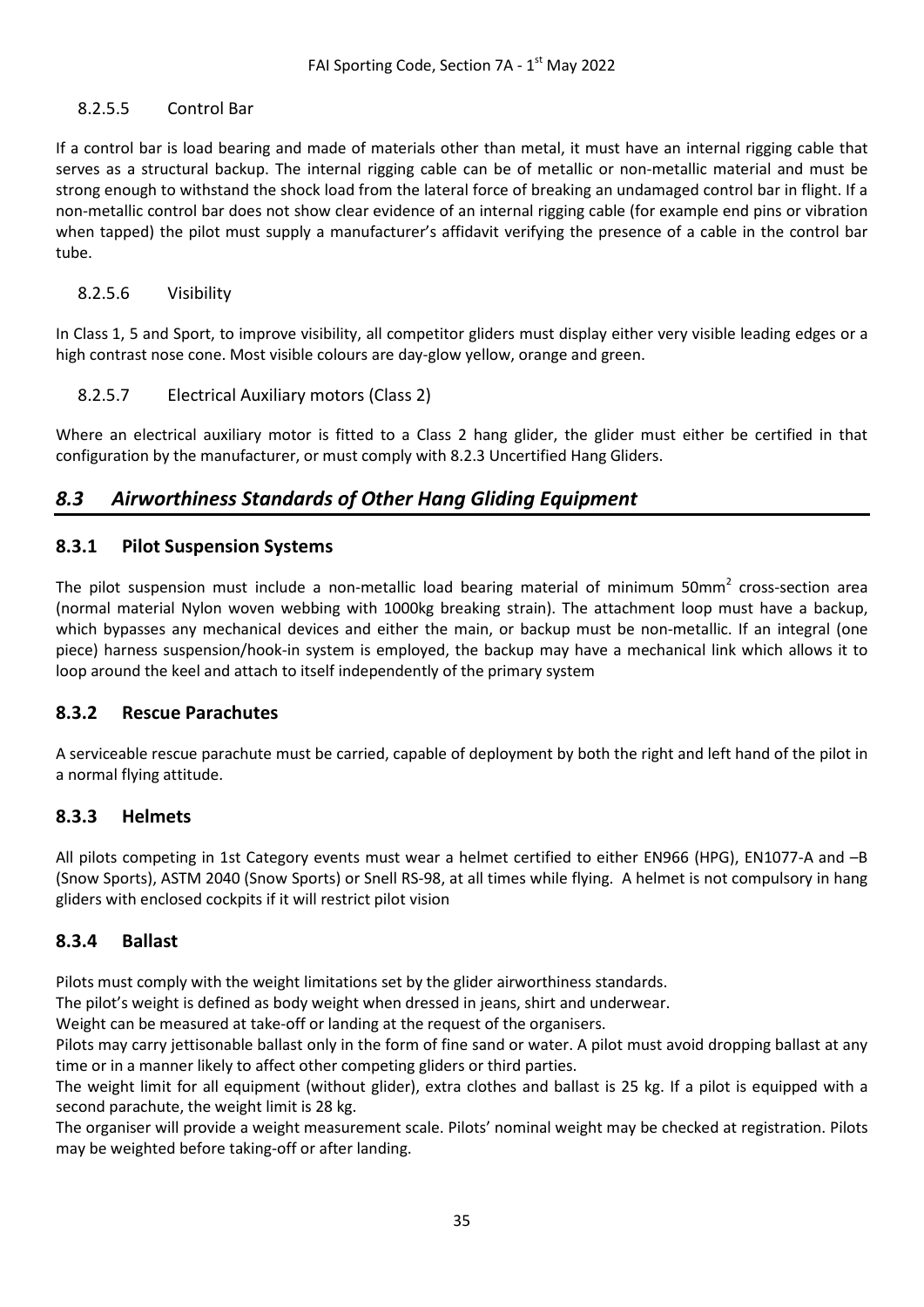## <span id="page-35-0"></span>*8.4 Airworthiness Standards of Paragliders*

#### <span id="page-35-1"></span>**8.4.1 Classification**

Only paragliders following the regulations defined in the CIVL Competition Class (CCC) requirements document are permitted to fly.

<span id="page-35-2"></span>All paraglider models must be commercially available 90 days prior to the start of the championship.

#### **8.4.2 Airworthiness Controls and Penalties**

Principles for CCC gliders control, process and penalties are defined in Annex B of the CIVL Competition Class requirements document.

## <span id="page-35-3"></span>*8.5 Airworthiness Standards of Other Paragliding Equipment*

#### <span id="page-35-4"></span>**8.5.1 Harnesses**

To participate in First Category events, a harness and back protector combination must have been certified to LTF09 or EN1651:2018 or after, more than 90 days before the start of the event. CIVL publishes an indicative list on its website.

#### <span id="page-35-5"></span>**8.5.2 Rescue Parachutes**

Pilots must carry a serviceable reserve parachute.

All pilots must carry this reserve parachute plus one more. The latter must be deployable with the opposite hand compared to the main reserve or, even better, with either hand.

As an alternative to two reserve parachutes, a single reserve parachute easily deployable by either hand may be used.

<span id="page-35-6"></span>Pilots shall make sure that both reserve parachutes, main and second, are within the maximum certified weight.

#### **8.5.3 Helmets**

All pilots must wear a helmet certified to either EN966 (HPG), EN1077-A and –B (Snow Sports), ASTM 2040 (Snow Sports) or Snell RS-98, at all times while flying.

#### <span id="page-35-7"></span>**8.5.4 Ballast**

Pilots must comply with the weight limitations set by the glider airworthiness standards. Weight can be measured at take-off or landing at the request of the organisers. Pilots may carry jettisonable ballast only in the form of fine sand or water. A pilot must avoid dropping ballast at any time or in a manner likely to affect other competing gliders or third parties.

#### <span id="page-35-8"></span>*8.6 Paraglider Pilot Experience Declaration*

All pilots must complete the Pilot Experience Declaration form (See Section 7 Guidelines and Templates) outlining their general flying experience and specific experience and skills with their current glider. The form should be submitted on-line if available or at physical registration.

This information is not intended to be used as part of a qualification or selection process. Its purpose is to make pilots aware of their skill levels (or lack thereof).

This data will not be made public, but may be used in case of incidents.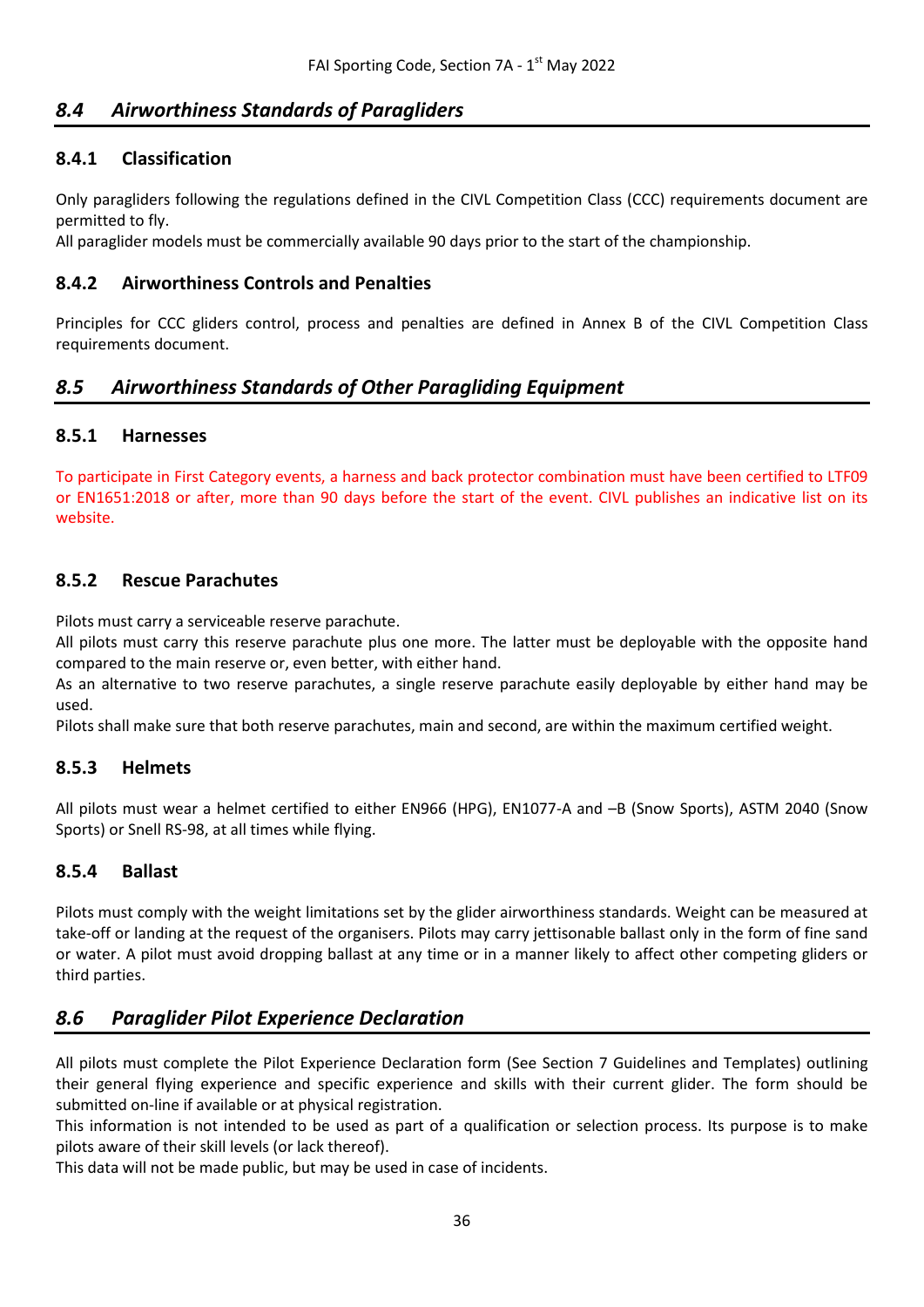NACs should make sure that the pilots they register have reached the 'basic' level of skills listed In Appendix VII, for the glider they are flying.

## <span id="page-36-0"></span>*8.7 Pilot Reporting of Safety*

## <span id="page-36-1"></span>**8.7.1 In Flight**

All pilots have the responsibility to monitor the flying conditions and should report to the Meet Director directly or through the Team Leaders when conditions become unsafe on course. To avoid confusion this should be done using the phrases: Level 1 (safe), Level 2 (strong), Level 3 (too strong).

## <span id="page-36-2"></span>**8.7.2 Pilot Safety Form**

It is mandatory that Pilot Safety Forms be available in the download area. The Pilot Safety Form must contain at least the following:

- Safety level: Safe / Unsafe for me / Unsafe / Comment
- Task setting: Good / Average / Bad / Comment
- Estimated cloud base height at the Start gate ………..
- Estimated cloud base height at the end of the task………..